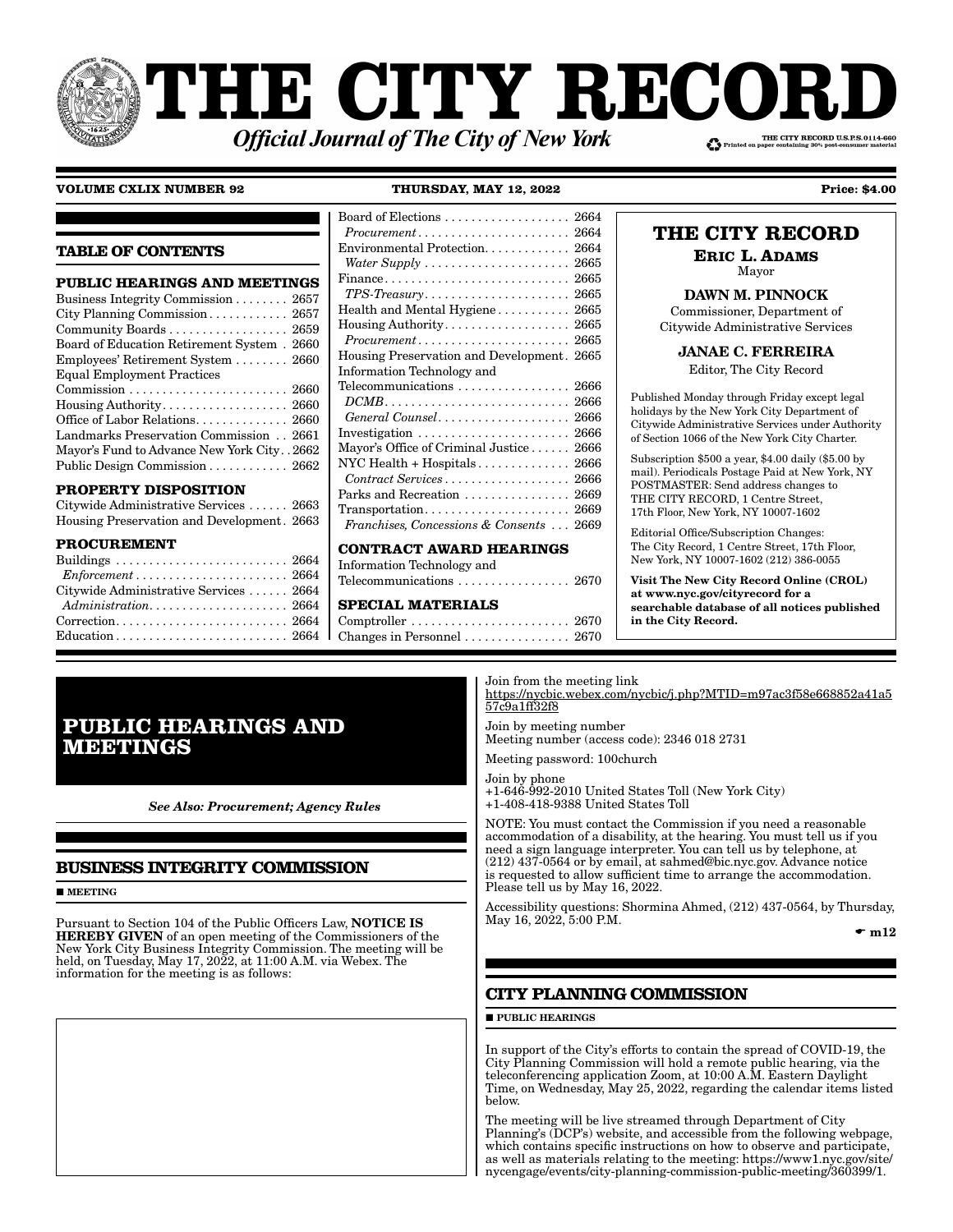Members of the public should observe the meeting through DCP's website. Testimony can be provided verbally by joining the meeting using either Zoom or by calling the following number and entering the information listed below:

 877 853 5247 US Toll-free 888 788 0099 US Toll-free

 253 215 8782 US Toll Number 213 338 8477 US Toll Number Meeting ID: 618 237 7396

 [Press # to skip the Participation ID] Password: 1

To provide verbal testimony via Zoom please follow the instructions available through the above webpage (link above).

Written comments will also be accepted until 11:59 PM, one week before the date of vote. Please use the CPC Comments form that is accessible through the above webpage.

Please inform the Department of City Planning if you need a reasonable accommodation, such as a sign language interpreter, in order to participate in the meeting. The submission of testimony, verbal or written, in a language other than English, will be accepted, and real time interpretation services will be provided based on available resources. Requests for a reasonable accommodation or foreign language assistance during the meeting should be emailed to *[AccessibilityInfo@planning.nyc.gov]* or made by calling *[212-720-3508].* Requests must be submitted at least five business days before the meeting.

### BOROUGH OF MANHATTAN

#### No. 1 *THEATER SUBDISTRICT FUND CONTRIBUTION*

(Proposed modification of Title 62 of the Rules of the City of New York pursuant to Sections 1043 and 191(b)(2) of the City Charter to facilitate the increase in the price per square foot of the amount to be contributed when development rights are transferred from theaters, pursuant to Zoning Resolution Section 81-744.

PLEASE TAKE NOTICE that in accordance with Sections 1043 and 191(b)(2) of the New York City Charter, the New York City Department of City Planning ("City Planning"), proposes to amend rules within Section 3-10 of Subchapter C of Chapter 3 of Title 62 of the Rules of the City of New York:

This proposed rule was not included in the Department of City Planning's regulatory agenda for this Fiscal Year because it was not contemplated when the Department of City Planning published the agenda.

The time and place of the hearing have been scheduled as follows:

#### DATE: May 25, 2022 TIME: 10:00 A.M.

In support of the City's efforts to contain the spread of COVID-19, the City Planning Commission will hold this public hearing remotely. To join the meeting and comment, please visit NYC Engage, at https:// www1.nyc.gov/site/nycengage/events/city-planning-commission-publicmeeting/360399/1 or dial 877-853-5247 (US Toll-free), 888-788-0099 (US Toll-free), (253) 215-8782 (Toll number) or (213) 338-8477 (Toll number). If calling into the meeting, please use the following Meeting ID 618 237 7396, and when prompted for a participation code, please enter "#" followed by the password "1" when prompted. Instructions on how to participate, as well as materials relating to the meeting, will be posted on NYC Engage in advance of the meeting. To help the meeting host effectively manage the meeting, those who do not intend to actively participate are invited to watch the meeting through the livestream/LINK provided on NYC Engage or the recording that will be posted after the meeting on DCP's website.

Any person in attendance at this hearing shall be given a reasonable opportunity to present oral or written statements and to submit other documents concerning the proposed changes. Each speaker shall be allotted a maximum of three (3) minutes.

Persons who require that a sign language interpreter or other form of reasonable accommodation for a disability be provided at the hearing are asked to notify Dominick Answini, at the address set forth below, or by telephone at  $(212)$  720-3676, by May 11, 2022. In addition, written statements may be submitted to City Planning at the address stated below, provided the comments are received by 5:00 P.M., on May 25, 2022:

New York City Department of City Planning Office of the Counsel 120 Broadway, 31st Floor New York, NY 10271 Attention: Dominick Answini

Written comments received and a tape recording of oral comments received at the hearing will be available for public inspection within a reasonable time after receipt between the hours of 9:00 A.M. and 5:00 P.M., at the

Freedom of Information Law Desk, 120 Broadway, 31<sup>st</sup> Floor, telephone number (212) 720-3454.

The purpose of the hearing is to provide the public with an opportunity to comment on the proposed rule set forth herein.

Title 62 of the Rules of the City of New York is amended to read as follows:

### Chapter 3: Fees and Contributions

\* \* \*

### Subchapter C: Contributions

§ 3-10 Contributions to Theater Subdistrict Fund, Pursuant to § 81-744 of the New York City Zoning Resolution.

Contributions to Theater Subdistrict Fund Pursuant to Section 81-744 of the New York City Zoning Resolution. Contributions to the Theater Subdistrict Fund pursuant to Section 81-744 of the New York City Zoning Resolution shall be made in an amount equal to [\$17.60] \$24.65 per square foot of floor area transferred.

#### BOROUGH OF BROOKLYN No. 2

#### *CB17 OFFICE SPACE – 350 CLARKSON AVENUE* CD 17 N 220298 PXK

IN THE MATTER OF a Notice of Intent to acquire office space submitted by the Department of Citywide Administrative Services and Brooklyn Community Board 17, pursuant to Section 195 of the New York City Charter for use of property located at 350 Clarkson Avenue (Block 4837, p/o Lot 27) (Brooklyn CB 17 Offices).

**CITYWIDE** 

#### No. 3 *PROPOSED COMMISSION RESOLUTION CONCERNING USE OF VIDEOCONFERENCING TO CONDUCT COMMISSION MEETINGS*

IN THE MATTER OF a resolution to authorize the use of videoconferencing to conduct City Planning Commission meetings, as authorized by and in conformance with amendments to the New York State Open Meetings Law, Part WW of Chapter 56 of the Laws of 2022.

### Proposed Resolution:

RESOLVED, by the City Planning Commission, that the use of videoconferencing to conduct Commission meetings is hereby authorized in conformance with the requirements of the New York State Open Meetings Law, including the following:

- 1. For all Commission meetings, a minimum of seven Commissioners, sufficient to constitute a quorum of the Commission, shall be present in a physical location or locations where the public can attend in person; and
- 2. If a quorum of Commissioners is physically present at a Commission meeting where the public can attend in person, a Commissioner may attend and participate in a Commission meeting by videoconference from any location and without providing access to members of the public to such location if such Commissioner is unable to attend the meeting in person due to extraordinary circumstances, which include but are not limited to, disability, illness, caregiving responsibilities, or any other significant or unexpected event which precludes the Commissioner's physical attendance at the meeting; and
- 3. Members of the public may view Commission meetings by video and may attend and, where public comment is authorized, participate in Commission meetings in person, by videoconference, or by any other remote means established by the Commission; and
- 4. The procedures for remote participation and attendance by the Commission and members of the public shall be posted on the Commission's website;

RESOLVED, that this Resolution shall take effect on June 9, 2022.

Sara Avila, Calendar Officer City Planning Commission 120 Broadway, 31st Floor, New York, NY 10271

Telephone (212) 720-3366

්රී

Accessibility questions: 212-720-3508, AccessibilityInfo@planning.nyc. gov, by: Friday, May 20, 2022, 5:00 P.M.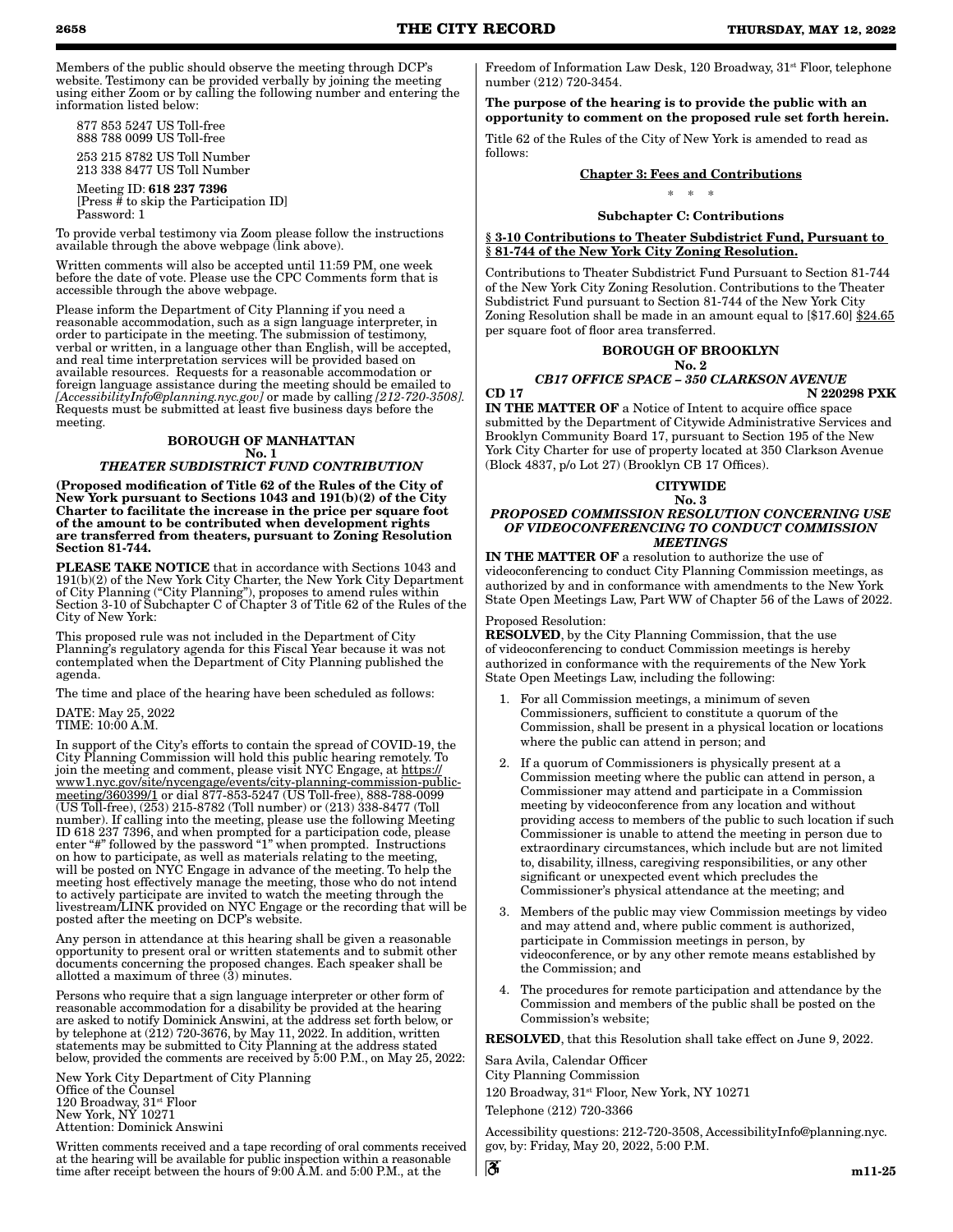### **THURSDAY, MAY 12, 2022 THE CITY RECORD 2659**

### **COMMUNITY BOARDS**

**PUBLIC HEARINGS** 

NOTICE IS HEREBY GIVEN that the following matters have been scheduled for public hearing by Community Board:

### BOROUGH OF BROOKLYN

COMMUNITY BOARD NO. 08 – Thursday, May 12, 2022, at 6:15 P.M. via Webex Virtual Meeting platform.

Meeting link: https://bit.ly/3EBbgvQ

Meeting number: 2344 385 4271 Password: 1291

Join by phone +1-646-992-2010 United States Toll (New York City) +1-408-418-9388 United States Toll Access code: 234 438 54271

Public Hearing Agenda Items:

Executive Committee requests that the Board vote to remove Aisha Dotson as a CB8 member due to lack of participation, at meetings per CB8 By-Laws.

Land Use Committee brings two Landmarks Applications:

- 1. LPC Application for 1436/1440 Pacific Street for a Certificate of Appropriateness to legalize the installation of 9-over-1 aluminum without LPC permit.
- 2. LPC Application for 280 Sterling Place, for a Certificate of Appropriateness to remove the existing rear yard extension (98 s.f.) on the basement level and replace it with a single-story, full-width extension (335 s.f.). The new extension would not project in, to the thirty-foot set-back. The dimensions of the proposed extension are  $20^{\circ}$ -0" by 16'-9".

SLA and Sidewalk Café Review Committee brings one renewal and two new liquor license application:

- 1. Renewal application for Savannah Café, 75 Utica Avenue (corner of Pacific Street) – Wine/beer/cider license (patio/deck, DJ, recorded music)
- 2. New Liquor License Application for Trimbago Inc., 785 Nostrand Avenue – Full (no MOOs listed)
- 3. New Liquor License Application for Crown Heights Pizza, 563 Lincoln Place (between Bedford and Franklin Avenues) – Wine/beer/ cider license (recorded music).

 $\bullet$  m12

NOTICE IS HEREBY GIVEN that the following matters have been scheduled for public hearing by Community Board:

### BOROUGH OF BROOKLYN

COMMUNITY BOARD NO. 18 - Wednesday, May 18, 2022, 7:00 P.M., Board Office Meeting Room, 1097 Bergen Avenue, and via WebEx, for participants who wish to participate online.

#135-46-BZ

B.S.A. Calendar # 135-46-BZ – Premises affected – 3802 Avenue U, Block 8555, Lot 37. An instant Application filed, pursuant to Section 11-411 of the Zoning Resolution of the City of New York, seeks to extend the term, which expired on January 29, 2022, and amend a variance for an automotive station originally granted under B.S.A. Cal. No. 135-46-BZ on July 16, 1946.

#### Please Note:

- The allowable occupancy for the Board Office Meeting Room (e.g., 70 members of the public will be permitted in the room).
- All meeting attendees will be required to practice physical distancing and all attendees over the age of two who are medically able to tolerate a face covering will be required to wear a face covering, regardless of vaccination status.
- Videoconferencing information for those who wish to participate online, is as follows:

#### REGULAR MONTHLY BOARD MEETING – MAY 18, 2022, 7:00 P.M.

Event address for Attendees:

https://nyccb.webex.com/nyccb/onstage/g.php?MTID=ee2141b00911948 48213f426d4ec00810

Duration: 2 hours Event number: 2346 250 6088

Event password: isBJuN6nN53 Video Address: 23462506088@webex.com

Audio conference: United States Toll

+1-408-418-9388 Show all global call-in numbers Access code: 2346 250 6088

Standard Time (New York, GMT-05:00)

m10-18

NOTICE IS HEREBY GIVEN that the following matters have been scheduled for public hearing by Community Board:

Date and time: Wednesday, May 18, 2022, 7:00 P.M. Eastern

### BOROUGH OF BROOKLYN

COMMUNITY BOARD NO. 18 - Wednesday, May 18, 2022, 7:00 P.M., Board Office Meeting Room, 1097 Bergen Avenue, and via WebEx, for participants who wish to participate online.

#2022-23-BZ

B.S.A. Calendar Application # 2022-23– Premises affected – 1520 East 56th Street, Block 7900, Lot 53. An application for variance, pursuant to Zoning Resolution (the "Z.R.") § 72-21, to allow, within an R3-2 zoning district, the construction of a two-story, with cellar, two-family detached residence that does not comply with the zoning requirements for front yards (Z.R. § 23-45) and side yards (Z.R. § 23-461).

### Please Note:

- The allowable occupancy for the Board Office Meeting Room (e.g. 70 members of the public will be permitted in the room).
- All meeting attendees will be required to practice physical distancing and all attendees over the age of two who are medically able to tolerate a face covering will be required to wear a face covering, regardless of vaccination status.
- Videoconferencing information for those who wish to participate online, is as follows:

#### REGULAR MONTHLY BOARD MEETING – MAY 18, 2022 7:00 P.M.

| Event address for<br>Attendees: | https://nyccb.webex.com/nyccb/onstage/g.php?MT<br>ID=ee2141b0091194848213f426d4ec00810                                                                                      |
|---------------------------------|-----------------------------------------------------------------------------------------------------------------------------------------------------------------------------|
| Date and time:                  | Wednesday, May 18, 2022, 7:00 P.M. Eastern<br>Standard Time (New York, GMT-05:00)                                                                                           |
| Duration:                       | 2 hours                                                                                                                                                                     |
| Event number:                   | 2346 250 6088                                                                                                                                                               |
| Event password:                 | isBJuN6nN53                                                                                                                                                                 |
| Video Address:                  | 23462506088@webex.com<br>You can also dial 173.243.2.68 and enter your<br>meeting number.<br>For internal <sitename> users, dial <pilot<br>Number&gt;</pilot<br></sitename> |
| Audio conference:               | United States Toll<br>+1-408-418-9388<br>Show all global call-in numbers<br>Access code: 2346 250 6088                                                                      |
|                                 |                                                                                                                                                                             |

m10-18

NOTICE IS HEREBY GIVEN that the following matters have been scheduled for public hearing by Community Board:

### BOROUGH OF MANHATTAN

COMMUNITY BOARD NO. 06 - Wednesday, May 18, 2022, at 6:30 P.M. via Zoom: https://us06web.zoom.us/webinar/register/WN\_G87sT0X1 TdSzwWjYJtRuoQ.

A public hearing with respect to Meeting Formats and the Open Meetings Law.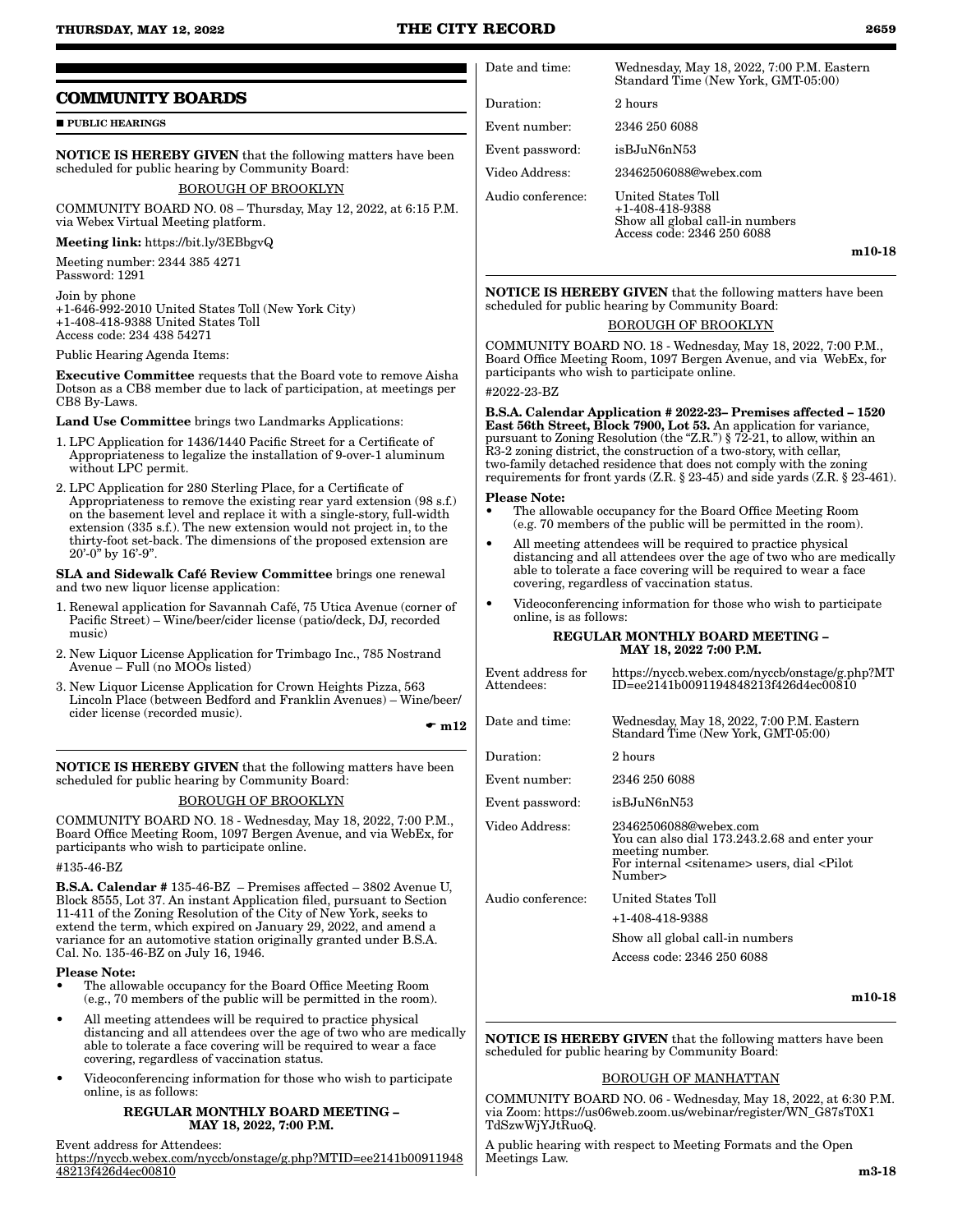NOTICE IS HEREBY GIVEN that the following matter is scheduled for a public hearing by Community Board:

#### BOROUGH OF BRONX

COMMUNITY BOARD NO. 10 - Thursday, May 19, 2022, 7:00 P.M., Greek American Institute, 3573 Bruckner Boulevard, Bronx, NY 10461.

#### ULURP C220007ZMX CEQR 22DC015X

Lead Agency is the NYC Department of City Planning. This is known as the Bruckner Up-zoning Project which is a private application by Throggs Neck Associates LLC, for zoning map amendments in the Schuylerville neighborhood of Bronx Community District 10. The proposed applicant-controlled developments would include the development of, in total, approximately 324,082 gsf of floor area, including 269,975 gsf of residential floor area and up to 384 dwelling units. The proposed actions would also facilitate new mixed-used developments on two non-applicant controlled sites.

m6-19

### **BOARD OF EDUCATION RETIREMENT SYSTEM**

**MEETING** 

Our next Executive Committee Meeting, will be held virtually via Webex, on Thursday, May 19, 2022, from 1:00 P.M. - 3:00 P.M. If you would like to attend this meeting, please reach out to Antonio Rodriguez, at Arodriguez254@bers.nyc.gov.

m11-19

### CORRECTED NOTICE

Our Disability Committee Meeting has been cancelled, for Thursday, May 12, 2022. Details of a rescheduled meeting will follow.

m6-12

### **EMPLOYEES' RETIREMENT SYSTEM**

**PUBLIC HEARINGS** 

Please be advised, that the next Regular Meeting of the Board of Trustees of the New York City Employees' Retirement System, is Thursday, May 12, 2022, at 9:30 A.M.

Due, to the COVID-19 pandemic and for everyone's safety the NYCERS Regular Board of Trustees, will be held through zoom. You can view the meeting online, at www.nycers.org/meeting-webcasts.

m9-12

### **EQUAL EMPLOYMENT PRACTICES COMMISSION**

#### **MEETING**

When and where is the Commission Meeting? The Equal Employment Practices Commission's 255<sup>th</sup> Commission Meeting, will take place, at 10:30 A.M., on Thursday, May 12, 2022, in the Commission's Conference Room/Library, located, at 253 Broadway, Suite 602, New York, NY 10007. The meeting will also be conducted by video conference via Webex and streamed live via YouTube, using the details below:

#### Webex Details

Meeting number (event number): 2345 873 9101 Meeting password: idQvwna38q3

- Join by internet https://nyceepc.webex.com/nyceepc/onstage/g.php?MTID=ee1b77 dc84ecd171894b3ed4da42986ec
- • Join by phone (408) 418-9388 United States Toll
- Join by video system or application Dial 23458739101@webex.com You can also dial 173.243.2.68 and enter your meeting number.

### YouTube Details

Live Stream video link https://youtu.be/MOaSXACnGU4

#### How do I ask questions during the Commission meeting? Anyone can ask questions during the Commission meeting by:

- Webex You can submit your questions directly through the chat panel of the WebEx once joined via the internet option above.
- **Email** You can email questions to, mpinckney@eepc.nyc.gov.

Is there a deadline to submit questions? Yes, you must submit all questions during the meeting session on May 12, 2022.

Can I review the recording of the Commission Meeting? Yes, you can review the recorded Commission meeting, which will be made available online by going, to the Equal Employment Practices Commission's YouTube page, https://www.youtube.com/channel/ UCdgAeD4p-esdjymDTdGScfA/featured.

m6-12

### **HOUSING AUTHORITY**

#### **MEETING**

Because of the on-going COVID-19 health crisis and in relation to Chapter 1 of the Laws of 2022 of New York State, the Board Meeting of the New York City Housing Authority, scheduled for Wednesday, May 25, 2022, at 10:00 A.M., will be limited to viewing the live stream or listening via phone instead of attendance in person.

For public access, the meeting will be streamed live on NYCHA's YouTube Channel https://nyc.gov/nycha and NYCHA's website https://on.nyc.gov/ boardmeetings or can be accessed via Zoom by calling (646) 558-8656 using Webinar ID: 851 3288 9726 and Passcode:9929603770.

For those wishing, to provide public comment, pre-registration is required via email, to corporate.secretary@nycha.nyc.gov, or by contacting (212) 306-6088, no later than 5:00 P.M. on the day prior, to the Board Meeting. When pre-registering, please provide your name, development, or organization name, contact information and item you wish to comment on. You will then be contacted with instructions for providing comment. Comments are limited, to the items on the Calendar.

Speaking time will be limited to three (3) minutes. Speakers will provide comment in the order in which the requests to comment are received. The public comment period will conclude upon all speakers being heard or, at the expiration of thirty (30) minutes allotted for public comment, whichever occurs first.

Copies of the Calendar are available on NYCHA's website, at https:// www1.nyc.gov/site/nycha/about/board-calendar.page, to the extent practicable, no earlier than 24 hours before the upcoming Board Meeting. Copies of the draft Minutes are available on NYCHA's Website, at https://www1.nyc.gov/site/nycha/about/board-calendar.page, no earlier than 3:00 P.M. on the Thursday following the Board Meeting.

Any changes, to the schedule will be posted on NYCHA's website, at https://www1.nyc.gov/site/nycha/about/board-calendar.page and via social media, to the extent practicable, at a reasonable time before the meeting.

Any person requiring a reasonable accommodation in order to participate in the Board Meeting, should contact the Office of the Corporate Secretary by phone, at (212) 306-6088 or by email, at corporate.secretary@nycha.nyc.gov, no later than Wednesday, May 4, 2022, at 5:00 P.M.

For additional information regarding the Board Meeting, please contact the Office of the Corporate Secretary by phone, at (212) 306-6088 or by email, at corporate.secretary@nycha.nyc.gov.

m4-25

### **OFFICE OF LABOR RELATIONS**

#### **MEETING**

The New York City Deferred Compensation Board, will hold its next Deferred Compensation Board Hardship meeting on Thursday, May 19, 2022, at 3:00 P.M. The meeting will be held, at 22 Cortlandt Street, 15th Floor, New York, NY 10007.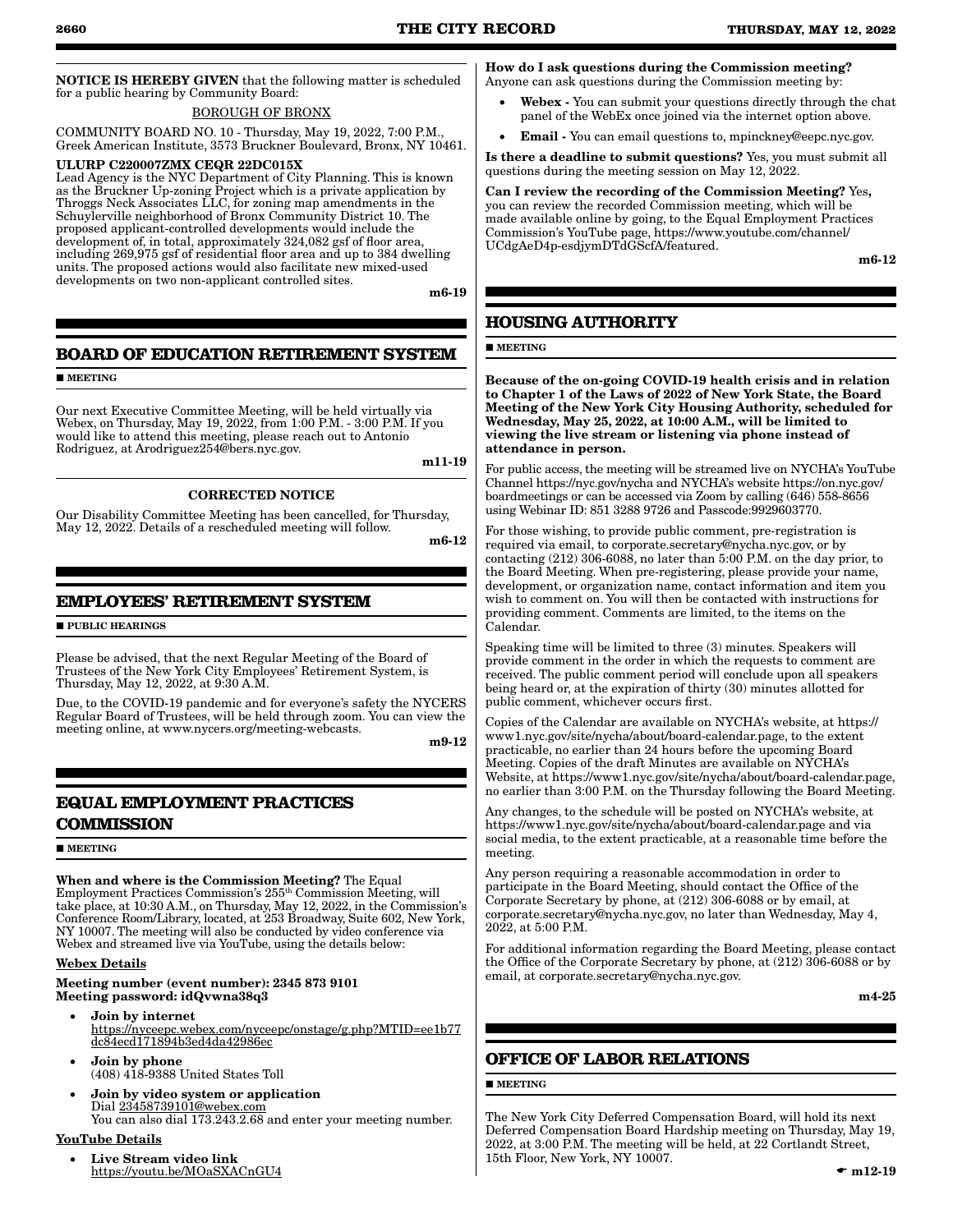### **LANDMARKS PRESERVATION COMMISSION**

**PUBLIC HEARINGS** 

NOTICE IS HEREBY GIVEN that, pursuant to the provisions of Title 25, Chapter 3 of the Administrative Code of the City of New York (Sections 25-303, 25-307, 25-308, 25-309, 25-313, 25-318, 25-320) on Tuesday, May 24, 2022, the Landmarks Preservation Commission (LPC or agency) will hold a public hearing by teleconference with respect to the properties list below, and then followed by a public meeting.

The final order and estimated times for each application will be posted on the Landmarks Preservation Commission website, the Friday before the hearing. Please note that the order and estimated times are subject to change. The teleconference will be by the Zoom app and will be live streamed on the LPC's YouTube channel, www.youtube.com/nyclpc. Members of the public should observe the meeting on the YouTube channel and may testify on particular matters by joining the meeting using either the Zoom app or by calling in from any phone. Specific instructions on how to observe and testify, including the meeting ID and password, and the call-in number, will be posted on the agency's website, under the "Hearings" tab, https://www1.nyc.gov/site/lpc/ hearings/hearings.page, on the Monday before the public hearing. Any person requiring language assistance services or other reasonable accommodation in order to participate in the hearing or attend the meeting should contact the LPC by contacting Sasha Sealey, Community and Intergovernmental Affairs, at ssealey@lpc.nyc.gov, at least five (5) business days before the hearing or meeting.

Please note: Due to the City's response to COVID-19, this public hearing and meeting is subject to change and/or cancellation.

## 7 Fillmore Place - Fillmore Place Historic District LPC-21-10217 - Block 2367 - Lot 43 - Zoning: M1-2/R6B CERTIFICATE OF APPROPRIATENESS

An altered Colonial Revival style garage building, built in 1912. Application is to replace windows, doors and ironwork, and construct a rooftop addition and other rooftop elements.

1 Water Street - Fulton Ferry Historic District LPC-22-09733 - Block 25 - Lot 1 - Zoning: M2-1 BINDING REPORT

A shingled fire boat station, built in 1926. Application is to install singage.

279 Lafayette Avenue, aka 279-291 Lafayette Avenue and 36-50 St. James Place - Individual Landmark LPC-20-08205 - Block 1932 - Lot 42 - Zoning: CERTIFICATE OF APPROPRIATENESS

A Neo-French Gothic style church building and chapel, designed by Francis Hatch Kimball and built in 1887, with an attached school building built in 1927. Application is to install LED video screens.

#### 1 Willow Place, aka 54 Joralemon Street - Brooklyn Heights Historic District

LPC-22-07520 - Block 260 - Lot 23 - Zoning: R6 CERTIFICATE OF APPROPRIATENESS

A Greek Revival style house built in 1849. Application is construct a stair bulkhead and install other rooftop elements, alter the parapet, modify and create window openings, and legalize the installation of a porch without Landmarks Preservation Commission permit(s).

418A Lewis Avenue - Bedford-Stuyvesant/Expanded Stuyvesant Heights Historic District

LPC-21-00794 - Block 1679 - Lot 37 - Zoning: R6B MISCELLANEOUS - AMENDMENT

An altered rowhouse built c. 1870-71. Application is to legalize the installation of a lift and other alterations at the front façade and areaway and the construction of a rear yard addition completed in non-compliance with Certificate of Appropriateness 19-17191.

## 193-195 Congress Street - Cobble Hill Historic District LPC-22-09688 - Block 297 - Lot 47, 48 - Zoning: R6 CERTIFICATE OF APPROPRIATENESS

An Italianate style rowhouse with Neo-Grec details, built in 1872, and an adjacent yard. Application is to construct a new building.

### 113 Jane Street - Individual Landmark LPC-22-09815 - Block 642 - Lot 1 - Zoning: C6-2A CERTIFICATE OF APPROPRIATENESS

A Neo-Classical style lodging house, designed by William A. Boring and built in 1907-08. Application is to alter the areaway, install a lift and replace infill, construct rooftop and rear yard additions, and install other rooftop elements.

#### 244 West 11th Street - Greenwich Village Historic District LPC-22-09178 - Block 613 - Lot 13 - Zoning: R6 CERTIFICATE OF APPROPRIATENESS

A rowhouse, built in 1842 and altered in the 1920s. Application is to alter the front and rear façades, excavate the areaway and rear yard, alter the roof, and construct a rear yard addition.

#### 118 West 13th Street - Greenwich Village Historic District LPC-22-05535 - Block 608 - Lot 29 - Zoning: R6 CERTIFICATE OF APPROPRIATENESS

A residential building, designed by Benjamin W. Morris and built in 1930-31. Application is to construct rooftop additions, alter the facades and areaway, replace windows and install a sidewalk canopy.

105-107 Bank Street - Greenwich Village Historic District LPC-22-04647 - Block 635 - Lot 34 - Zoning: R6 CERTIFICATE OF APPROPRIATENESS

A Greek Revival style rowhouse, built in 1846; and a Greek Revival Style rowhouse, built in 1846 and later altered. Application is to combine the buildings, construct rooftop and rear yard additions, alter facades and areaways and the party wall, and excavate the cellars and rear yards.

1002 Madison Avenue - Upper East Side Historic District LPC-22-07982 - Block 1392 - Lot 57- Zoning: C5-1 CERTIFICATE OF APPROPRIATENESS

A Neo-Federal style bank building, built in 1930. Application is to replace entrance infill and block windows internally.

472 West 145th Street - Hamilton Heights Historic District Extension

LPC-22-05225 - Block 2059 - Lot 158 - Zoning: R6A CERTIFICATE OF APPROPRIATENESS

A Renaissance Revival style rowhouse, designed by G.A. Shellenger and built in 1896. Application is to alter the areaway and install ironwork.

m10-23

NOTICE IS HEREBY GIVEN that, pursuant to the provisions of Title 25, Chapter 3 of the Administrative Code of the City of New York (Sections 25-303, 25-307, 25-308, 25-309, 25-313, 25-318, 25-320) on Tuesday, May 17, 2022, the Landmarks Preservation Commission (LPC or agency) will hold a public hearing by teleconference with respect to the properties list below, and then followed by a public meeting.

The final order and estimated times for each application will be posted on the Landmarks Preservation Commission website, the Friday before the hearing. Please note that the order and estimated times are subject to change. The teleconference will be by the Zoom app and will be live-streamed on the LPC's YouTube channel, www.youtube.com/nyclpc. Members of the public should observe the meeting on the YouTube channel and may testify on particular matters by joining the meeting using either the Zoom app or by calling in from any phone. Specific instructions on how to observe and testify, including the meeting ID and password, and the call-in number, will be posted on the agency's website, under the "Hearings" tab, https://www1.nyc.gov/site/lpc/ hearings/hearings.page, on the Monday before the public hearing. Any person requiring language assistance services or other reasonable accommodation in order to participate in the hearing or attend the meeting should contact the LPC by contacting Sasha Sealey, Community and Intergovernmental Affairs, at ssealey@lpc.nyc.gov, at least five (5) business days before the hearing or meeting. Please note: Due to the City's response to COVID-19, this public hearing and meeting is subject to change and/or cancellation.

#### 40 Orange Street - Brooklyn Heights Historic District LPC-22-07650 - Block 225 - Lot 15 - Zoning: R6 CERTIFICATE OF APPROPRIATENESS

An eclectic style brick rowhouse, built c. 1890. Application is to install signage.

104 Bond Street - Boerum Hill Historic District Extension LPC-22-06838 - Block 183 - Lot 37 - Zoning: R6B, R6A CERTIFICATE OF APPROPRIATENESS

A Colonial Revival style residential building, with a commercial ground floor built in 1914. Application is to install signage, replace doors, and replace storefront infill.

#### 218 Carlton Avenue - Fort Greene Historic District LPC-22-03634 - Block 2089 - Lot 43 - Zoning: R6B CERTIFICATE OF APPROPRIATENESS

An Italianate style rowhouse, designed by John Doherty and built c. 1863-64. Application is to legalize and modify the rear façade, which was reconstructed without Landmarks Preservation Commission permit(s).

31 Strong Place - Cobble Hill Historic District LPC-22-07278 - Block 324 - Lot 13 - Zoning: R6 CERTIFICATE OF APPROPRIATENESS A rowhouse. Application is to build rooftop and rear yard additions.

171 Baltic Street - Cobble Hill Historic District LPC-22-05471 - Block 306 - Lot 7501 - zoning: R6 CERTIFICATE OF APPROPRIATENESS A house, built c. 1960. Application is to expand a rooftop bulkhead and install a solar array.

337 Clinton Street - Cobble Hill Historic District LPC-22-03056 - Block 325 - Lot 16 - Zoning: R-6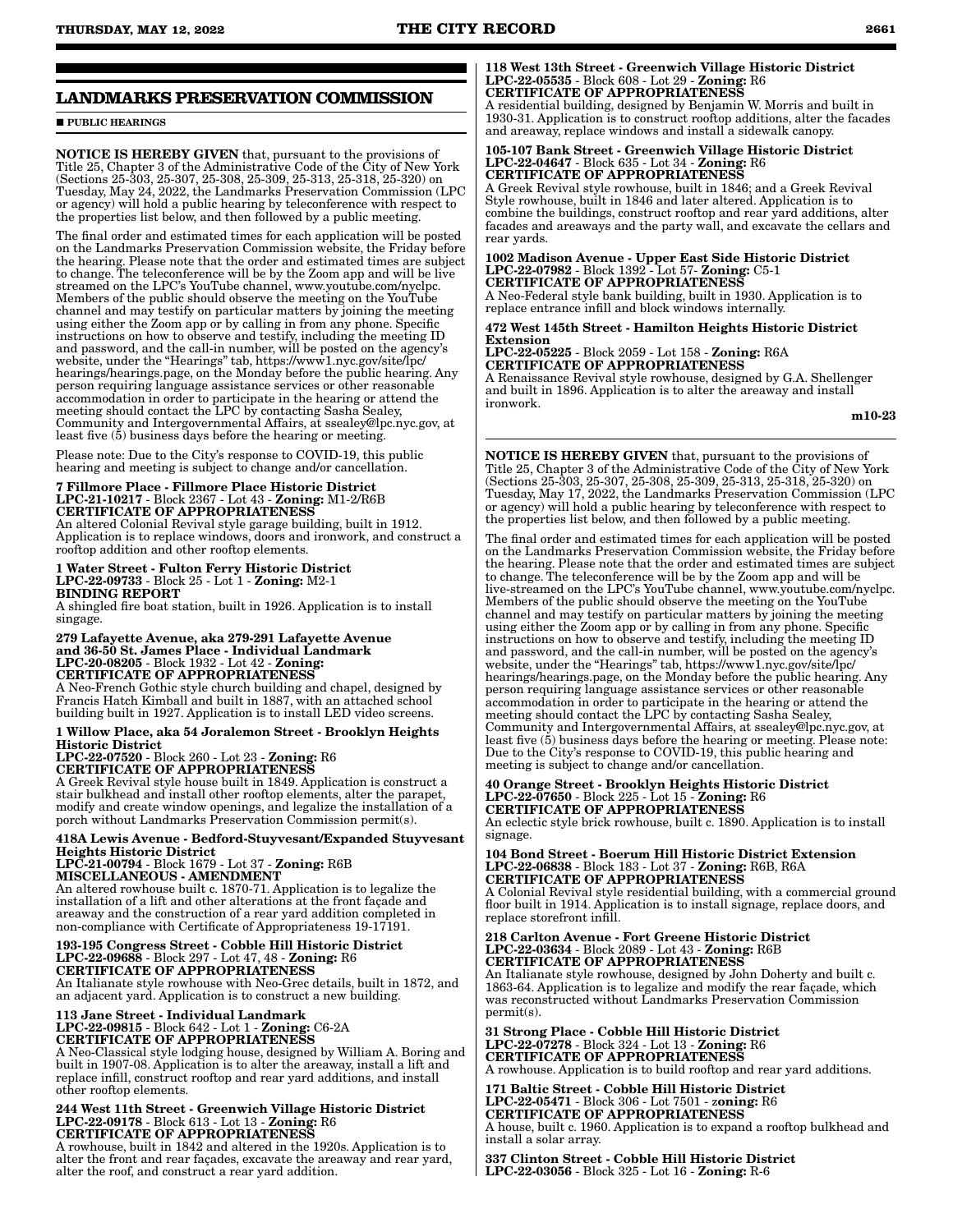### CERTIFICATE OF APPROPRIATENESS

An Italianate style rowhouse, built c. 1850. Application is to modify fire escapes and install decks at the rear façade.

#### 121-123 6th Avenue - Park Slope Historic District Extension II LPC-22-04606 - Block 942 - Lot 7, 8 - Zoning: R6B CERTIFICATE OF APPROPRIATENESS

Two altered Italianate style rowhouses, built c. 1880. Application is to replace windows and install rooftop railings.

#### 47-18 Skillman Avenue - Sunnyside Gardens Historic District LPC-22-09405 - Block 136 - Lot 33 - Zoning: R4 CERTIFICATE OF APPROPRIATENESS

A brick rowhouse, with Colonial Revival or Art Deco-style details, designed by Clarence Stein, Henry Wright and Frederick Ackerman and built in 1924. Application is to replace a fence.

#### 9 Hillcrest Avenue - Douglaston Historic District LPC-22-06146 - Block 8093 - Lot 30 - Zoning: R1-2 CERTIFICATE OF APPROPRIATENESS

A vernacular house, built c. 1910. Application is to alter windows and construct a dormer addition.

#### 41-12 47th Street - Sunnyside Gardens Historic District LPC-20-10946 - Block 137 - Lot 39 - Zoning: R4 CERTIFICATE OF APPROPRIATENESS

A simplified Colonial Revival style house, designed by Clarence Stein and Henry Wright and built in 1924. Application is to replace a fence.

#### 157 Hudson Street - Tribeca North Historic District LPC-22-02888 - Block 215 - Lot 7505 - Zoning: C6-2A CERTIFICATE OF APPROPRIATENESS

A Renaissance Revival style stable building, designed by Ritch & Griffiths built in 1866-67, altered and enlarged in 1898-99 by Edward Hale Kendall and in 1902 by Charles W. Romeyn. Application is to enlarge a rooftop addition.

#### 90 West Street – Individual Landmark LPC-22-07756 - Block 56 - Lot 4 - Zoning: C6-9 CERTIFICATE OF APPROPRIATENESS A Neo-Gothic style office building, designed by Cass Gilbert and built in 1905-07. Application is to replace railings.

#### 1141 Broadway - Madison Square North Historic District LPC-22-03944 - Block 828 - Lot 25 - Zoning: M1-6 CERTIFICATE OF APPROPRIATENESS

An Art Deco style commercial building, designed by William I. Hohauser and built in 1926-27. Application is to construct a rooftop a rooftop addition.

#### 141 Fifth Avenue - Ladies' Mile Historic District LPC-22-08487 - Block 849 - Lot 7505 - Zoning: c6-4M CERTIFICATE OF APPROPRIATENESS

A Beaux-Arts style loft building, designed by Robert Maynicke and built c. 1896-1900, with an addition, designed by Henry Edwards Ficken and built in 1899. Application is to replace windows and install a railing.

#### 251 Fifth Avenue - Madison Square North Historic District LPC-22-02343 - Block 858 - Lot 1 - Zoning: C5-2 MODIFICATION OF USE AND BULK

A Queen Anne style French flats building, with ground floor stores, designed by George B. Post and built in 1872-74. Application is to request that the Landmarks Preservation Commission issue a report to the City Planning Commission relating to an application for a Modification of Bulk, pursuant to Section 74-711 of the Zoning Resolution.

#### 251-253 Fifth Avenue - Madison Square North Historic District LPC-21-10627 - Block 858 - Lot 1 - Zoning: C52 CERTIFICATE OF APPROPRIATENESS

A Queen Anne style French flats building, with ground floor stores, designed by George B. Post and built in 1872-74, and a store and office building, designed by Charles C. Thain and built in 1920. Application is to restore missing architectural features, modify storefronts, install a marquee, install a skylight at no. 253; and to demolish no. 251 and construct a new building on the site, connected to no. 253.

### 330 West 72nd Street - West End - Collegiate Historic District Extension

#### LPC-22-08221 - Block 1183 - Lot 46 - Zoning: R10A CERTIFICATE OF APPROPRIATENESS

A Medieval Revival/Art Deco style apartment building, designed by George & Edward Blum built in 1927. Application is to replace windows.

#### 201 East 65th Street - Individual Landmark LPC-21-05056 - Block 1420 - Lot 7501 - Zoning: R8BC1-9 CERTIFICATE OF APPROPRIATENESS

A modern-style mixed-use complex, consisting of an apartment house, underground garage and stores, designed by Mayer & Whittlesey and Skidmore, Owings, & Merrill, and built between 1947 and 1951. Application is to install a canopy and signage.

**MEETING** 

The Board of Directors of the Mayor's Fund to Advance New York City will meet on Wednesday, May 18, 2022, at 5:15 P.M., at the City Hall Governors Room.

m11-17

### **PUBLIC DESIGN COMMISSION**

### **MEETING**

#### Agenda Monday, May 16, 2022

Meeting Location Notice: Due to emergency executive orders issued by Governor Hochul in relation to COVID-19, this meeting will be held by teleconference.

Members of the public can view the meeting live on the Design Commission's YouTube channel, at http://www.youtube.com/ nycdesigncommission or join the meeting via Zoom at https://us02web.zoom.us/j/89124260779 or by calling 1 (646) 558 8656 and using the meeting ID: 891 2426 0779 Full instructions for participating in PDC public meetings remotely can be found here: https://tinyurl.com/PDC-remote

### Committee Meeting

| $10:15$ A.M | Installation of an interim sally port and bail payment<br>center, Manhattan Detention Complex, 100 Centre<br>Street, Manhattan. (Preliminary and Final) (CC 1, CB 1)<br>DDC/DOC                                   |
|-------------|-------------------------------------------------------------------------------------------------------------------------------------------------------------------------------------------------------------------|
|             | https://www1.nyc.gov/assets/designcommission/<br>downloads/pdf/05-16-2022-pres-DDC-DOC-pf-MN-sally-<br>port.pdf                                                                                                   |
| 10:45 A.M   | Construction of a residential building and adjacent site<br>work, 126th Street and Roosevelt Avenue, Willets Point,<br>Corona, Queens. (Conceptual) (CC 21, CB 7) EDC                                             |
|             | https://www1.nyc.gov/assets/designcommission/<br>downloads/pdf/05-16-2022-pres-EDC-c-Willets.pdf                                                                                                                  |
| 11:15 A.M   | Reconstruction of a salt shed and interim compost<br>facility as part of the Gowanus Canal combined sewer<br>overflow (CSO) facility, 2nd Avenue and 6th Street,<br>Brooklyn. (Conceptual) (CC 39, CB 6) DEP/DSNY |
|             | https://www1.nyc.gov/assets/designcommission/<br>downloads/pdf/05-16-2022-pres-DEP-c-Gowanus-salt.pdf                                                                                                             |
| 11:45 A.M   | Reconstruction of Greencroft Playground, Greencroft                                                                                                                                                               |

Avenue between Ainsworth Avenue and Redgrave Avenue, Staten Island. (Conceptual) (CC 51, CB 3) DPR

https://www1.nyc.gov/assets/designcommission/ downloads/pdf/05-16-2022-pres-DPR-c-Greencroft.pdf

12:15 P.M Reconstruction of Haffen Park, Burke Avenue, Ely Avenue, Hammersley Avenue, and Gunther Avenue, Bronx. (Preliminary) (CC 12, CB 12) DPR

> Rehabilitation of a pool facility and adjacent site work, Haffen Park, Burke Avenue and Ely Avenue, Bronx. (Preliminary) (CC 12, CB 12) DPR

https://www1.nyc.gov/assets/designcommission/ downloads/pdf/05-16-2022-pres-DPR-p-Haffen.pdf

#### Public Meeting 12:45 P.M Consent items

#### 28097: Construction of a covered walkway, Substation F, Paulding Street at Welding Road, Brooklyn Navy Yard Industrial Park, Brooklyn. (Preliminary) (CC 33, CB 2) BNYDC

28098: Installation of louvers (Suite 805 & 806), Building 303 (formerly Building 399), Sands Street between Navy Street, Third Street, and Chauncey Avenue, Brooklyn Navy Yard Industrial Park, Brooklyn. (Preliminary and Final) (CC 33, CB 2) BNYDC

28099: Reconstruction of Building 74, Chauncey Avenue between 4th Street and 5th Street, Brooklyn Navy Yard Industrial Park, Brooklyn. (Final) (CC 33, CB 2) BNYDC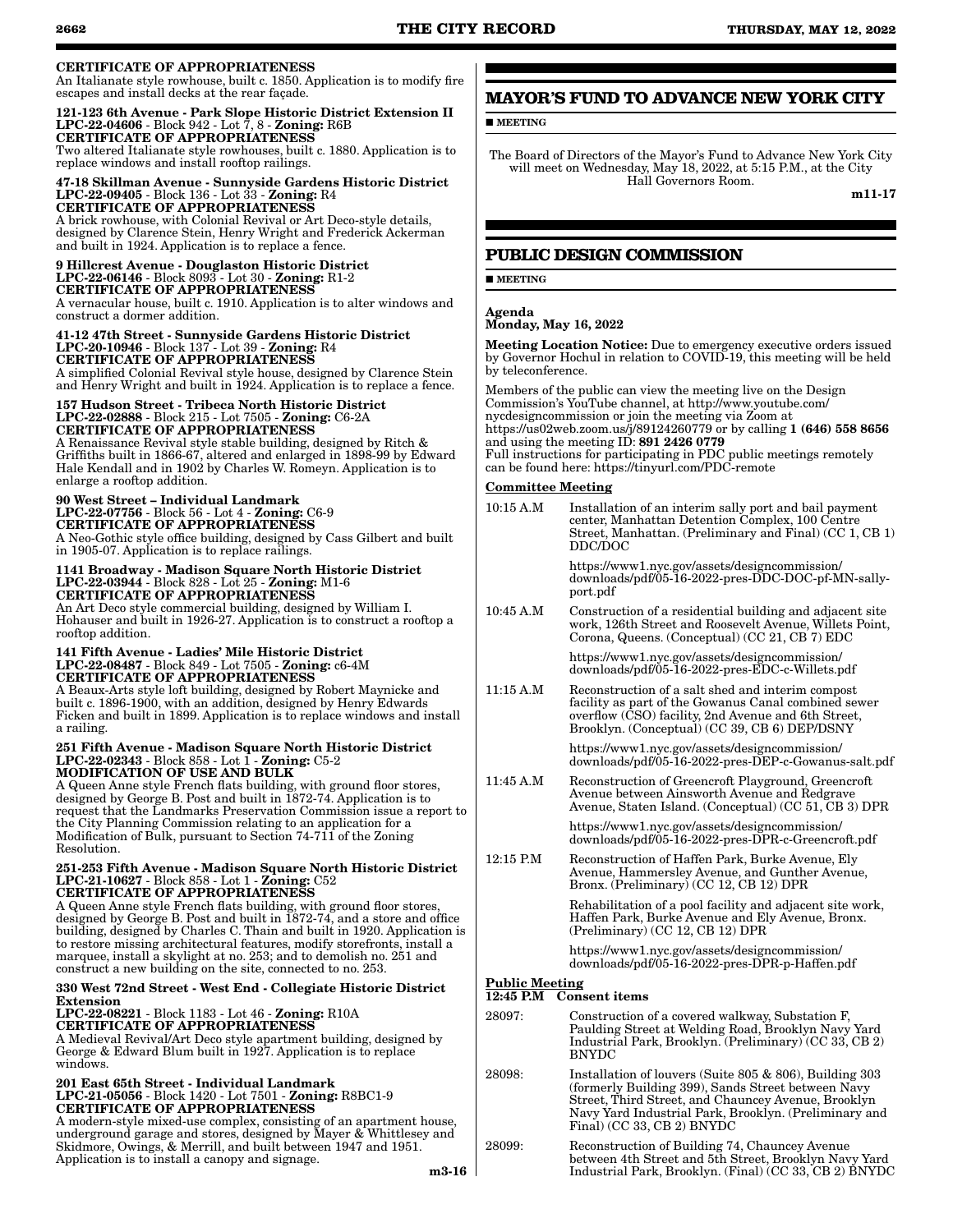| . .<br>۰, |
|-----------|
|-----------|

28100: Construction of an addition and adjacent site work, Eastern Parkway Library, 1044 Eastern Parkway, Brooklyn. (Preliminary) (CC 35, CB 9) DDC/BPL 28101: Installation of *Water Offering* by William Lamson, Queens Botanical Garden, 43-50 Main Street, Elder Avenue between 134th Street and 136th Street, Flushing, Queens. (Preliminary) (CC 20, CB 7) DDC/ DCLA%/DPR 28102: Reconstruction of an asphalt plant, including construction of an interim administration building, and adjacent site work, Harper Street Yard, 30-01 Harper Street, Corona, Queens. (Final) (CC 20, CB 7) DDC/DOT 28103: Rehabilitation of five pre-houses, Primary Settling Tanks, 3rd Drive between B Road and H Road, Wards Island Wastewater Resource Recovery Facility, Wards Island, Manhattan. (Final) (CC 8, CB 11) DEP 28104: Installation of prototypical signage, Brownsville Health Center, 259 Bristol Street, Brooklyn. (Final) (CC 41, CB 16) DOH 28105: Installation of prototypical signage, East Harlem Health Center, 158 East 115th Street, Manhattan. (Final) (CC 8, CB 11) DOH 28106: Construction of a plaza, 12th Street between 44th Avenue and 43rd Road, Long Island City, Queens. (Preliminary and Final) ( $CC$  26,  $CB$  2)  $\rm DO\bar{T}$ 28107: Installation of a distinctive sidewalk, 2 Pennsylvania Plaza, Seventh Avenue, West 31st Street, and West 33rd Street, Manhattan. (Preliminary and Final) (CC 3, CB 5) DOT 28108: Construction of Plaza 33, including installation of a distinctive sidewalk, West 33rd Street at Seventh Avenue, Manhattan. (Final) (CC 3, CB 5) DOT 28109: Removal of a distinctive sidewalk, 49 Fulton Street, between Pearl Street and Cliff Street, Manhattan. (Preliminary and Final) (CC 1, CB 1) DOT 28110: Installation of commemorative plaques and a flagpole, 239th Street median at Hillside Avenue, Bellerose, Queens. (Final) (CC 23, CB 13) DOT 28111: Rehabilitation of a comfort station, Hoffman Park, Hoffman Drive between 58th Avenue and Woodhaven Boulevard, Elmhurst, Queens. (Preliminary) (CC 25, CB 4) DPR 28112: Reconstruction of a multipurpose play area, Jamaica Playground, adjacent to P.S. 40 (Samuel Huntington School), Brinkerhoff Avenue and 160th Street, Jamaica, Queens. (Preliminary and Final) (CC 28, CB 12) DPR 28113: Reconstruction of Laurelton Playground, 136th Avenue, Brookville Boulevard, and 137th Avenue, Rosedale, Queens. (Final) (CC 31, CB 13) DPR 28114: Reconstruction of the basketball courts, Rochdale Park, Guy R. Brewer Boulevard and 134th Avenue, Jamaica, Queens. (Final) (CC 28, CB 12) DPR 28115: Construction of Lower Concourse Park, including a comfort station and interpretive signage, East 144th Street, East 146th Street and the Harlem River, Bronx. (Final) (CC 8, CB 1) EDC/DPR 28116: Installation of rooftop mechanical equipment, Building 12, FDNY Fire Training Academy, 15 Reilly Boulevard, Randall's Island, Manhattan. (Preliminary and Final)  $(CC 8, CB 11)$   $F\text{DNY}$ 28117: Installation of rooftop mechanical equipment, Flushing Community Library, 41-17 Main Street, Flushing, Queens. (Preliminary and Final) (CC 20, CB 7) QL 28118: Installation of rooftop mechanical equipment, Laurelton Community Library, 134-26-225th Street, Springfield Gardens, Queens. (Preliminary and Final) (CC 31, CB 13) QL All times are approximate and subject to change without notice. Items on the consent agenda are not presented. If you wish to testify regarding a design-related issue of a project on the consent agenda, please notify staff as soon as possible. Do you need assistance to participate in the meeting? If you need a reasonable accommodation of a disability, such as translation into a language other than English; American Sign Language Interpreting (ASL); Captioning in Real-Time (CART); or the meeting agenda in Braille, large print, or electronic format, please contact the Public Design Commission at least three business days before the meeting. **SALE** 

Public Design Commission City Hall, Third Floor Phone: (212) 788-3071 Fax: (212) 788-3086 www.nyc.gov/designcommission designcommission@cityhall.nyc.gov

*fog* **hang** iii and

 $\bullet$  m12

## **PROPERTY DISPOSITION**

### **CITYWIDE ADMINISTRATIVE SERVICES**

The City of New York in partnership with PropertyRoom.com posts vehicle and heavy machinery auctions online every week, at: https://www.propertyroom.com/s/nyc+fleet

All auctions are open, to the public and registration is free.

Vehicles can be viewed in person, at: Kenben Industries Ltd., 1908 Shore Parkway, Brooklyn, NY 11214 Phone: (718) 802-0022

No previous arrangements or phone calls are needed to preview. Hours are Monday and Tuesday from 10:00 A.M. – 2:00 P.M.

f23-a4

### **HOUSING PRESERVATION AND DEVELOPMENT**

**PUBLIC HEARINGS** 

All Notices Regarding Housing Preservation and Development Dispositions of City-Owned Property, appear in the Public Hearing Section.

j5-d30

### **PROCUREMENT**

#### *"Compete To Win" More Contracts!*

*Thanks to a new City initiative - "Compete To Win" - the NYC Department of Small Business Services offers a new set of FREE services to help create more opportunities for minority and Women-Owned Businesses to compete, connect and grow their business with the City. With NYC Construction Loan, Technical Assistance, NYC Construction Mentorship, Bond Readiness, and NYC Teaming services, the City will be able to help even more small businesses than before.*

*Win More Contracts, at nyc.gov/competetowin*

*"The City of New York is committed to achieving excellence in the design and construction of its capital program, and building on the tradition of innovation in architecture and engineering that has contributed, to the City's prestige as a global destination. The contracting opportunities for construction/construction services and construction-related services that appear in the individual agency listings below reflect that commitment to excellence."*

### HHS ACCELERATOR PREQUALIFICATION

To respond to human services Requests for Proposals (RFPs), in accordance with Section 3-16 of the Procurement Policy Board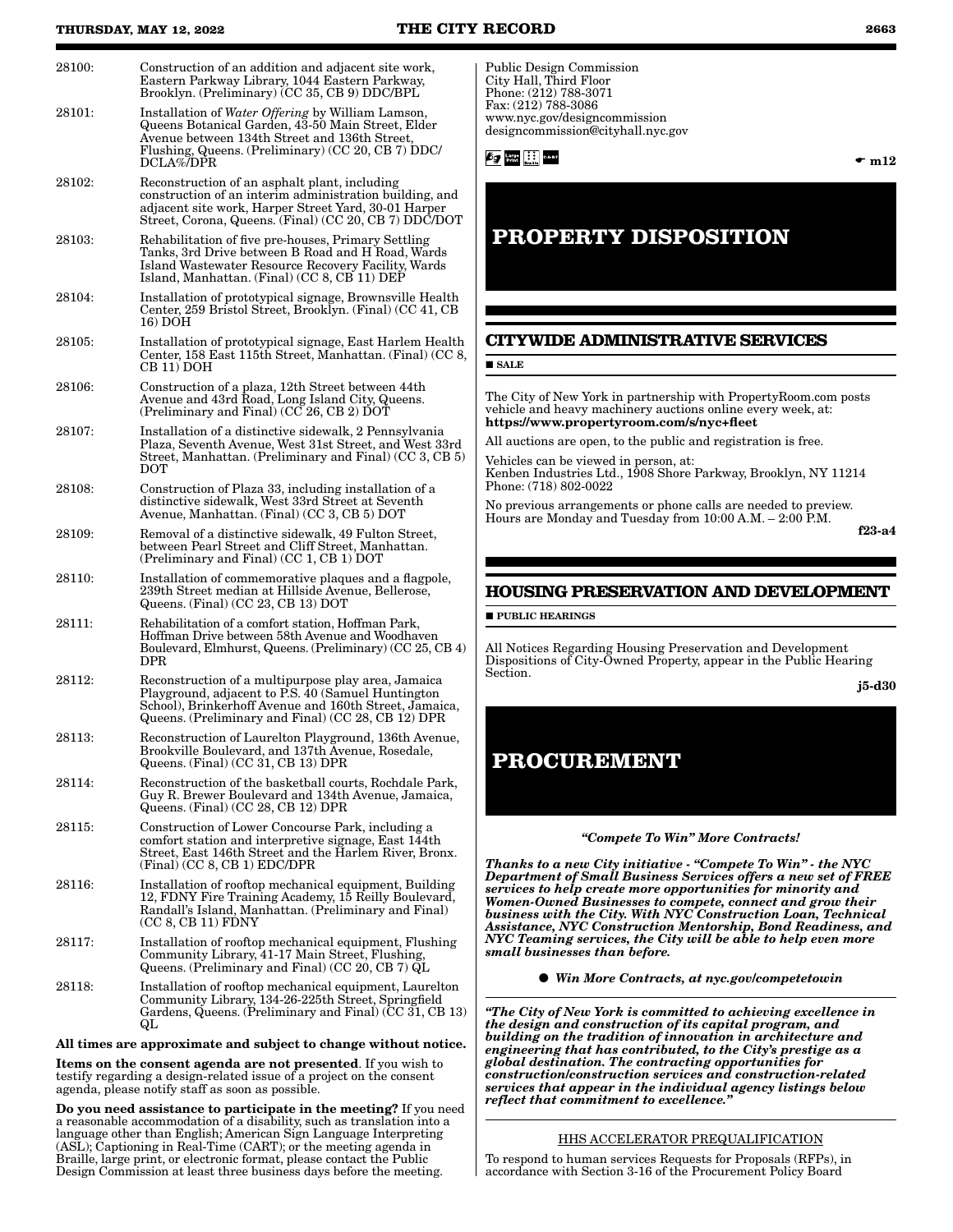Rules of the City of New York ("PPB Rules"), vendors must first complete and submit an electronic HHS Accelerator Prequalification Application using the City's PASSPort system. The PASSPort system is a web-based system maintained by the City of New York for use by its Mayoral Agencies to manage procurement. Important business information collected in the Prequalification Application is required every three years. Documents related to annual corporate filings must be submitted on an annual basis to remain eligible to compete. Prequalification applications will be reviewed to validate compliance with corporate filings and organizational capacity. Approved organizations will be eligible to compete and would submit electronic proposals through the PASSPort system. The PASSPort Public Portal, which lists all RFPs, including HHS RFPs that require HHS Accelerator Prequalification, may be viewed, at https://passport. cityofnewyork.us/page.aspx/en/rfp/request\_browse\_public. All current and prospective vendors should frequently review information listed on roadmap to take full advantage of upcoming opportunities for funding. For additional information about HHS Accelerator Prequalification and PASSPort, including background materials, user guides and video tutorials, please visit https://www1.nyc.gov/site/mocs/systems/ about-go-to-passport.page.

### **BUILDINGS**

**ENFORCEMENT**

#### **SOLICITATION**

*Services (other than human services)*

81022B0001-PROCESS SERVER SERVICES - Competitive Sealed Bids/Pre-Qualified List - PIN# 81022B0001 - Due 6-8-22 at 2:00 P.M.

The term of the contract is five (5) years, with 2 three-year renewal options. Late bids will not be accepted. This project is subject to goals for project participation by Minority and Women Owned Enterprise (M/WBE) as required by Local Law 1 of 2013.

This Competitive Sealed Bid (CSB) is being released through PASSPort, New York City's online procurement portal. Responses to this CSB must be submitted via PASSPort. To access the solicitation, vendors should visit the PASSPort Public Portal, at https://www1.nyc.gov/site/mocs/systems/ about-go-topassport.page, and click on the "Search Funding Opportunities in PASSPort" blue box. This will take you to the Public Portal of all procurements in the PASSPort system. To quickly locate the CSB, insert the EPIN (81022B0001) into the Keywords search field. If you need assistance submitting a response, please contact help@mocs.nyc.gov.

Pre-Bid Conference is scheduled to be held VIRTUALLY on Wednesday, May 25, 2022, at 10:00 A.M. Conference link information document provided in RFX documents tab. Attendance is optional, but prospective vendors are strongly encouraged to participate. Please note that the date of Bid Submission is different from the date of Bid Opening.

 $\bullet$  m12-13

### **CITYWIDE ADMINISTRATIVE SERVICES**

**AWARD** 

*Goods* VOLVO PENTA D-13-800 ENGINES AND PARTS ( BRAND SPECIFIC) - Competitive Sealed Bids - PIN#85722B0122001 - AMT: \$200,000.00 - TO: Stewart & Stevenson Power, Products LLC, 180 Route 17 South, Lodi, NJ 07644.

 $\mathbf{m}12$ 

VEHICLE, ALL WHEEL DRIVE POLICE SPECIFIC UTILITY - Competitive Sealed Bids - PIN#85722B0113001 - AMT: \$1,075,965.00 - TO: Major World Chevrolet LLC, 43-40 Northern Boulevard, Long Island City, NY 11101.

 $\mathbf{m}12$ 

GRP: LINCOLN LUBRICATION PROD & EQUIP. INDUSTRIAL - Competitive Sealed Bids - PIN#85722B0110001 - AMT: \$200,000.00 - TO: M Brown Fitting Specialist Inc., 195-A West Shore Avenue, Bogota, NJ 07603.

 $\mathbf{m}12$ 

### **ADMINISTRATION**

#### **INTENT TO AWARD**

*Goods and Services*

NEGOTIATED ACQUISITION FOR GEOTAB FLEET SHARE SERVICES - Negotiated Acquisition - Other - PIN# 85622N0007 - Due 5-17-22 at 12:00 P.M.

Pursuant to Section 3-04(b)(2)(i)(D) of the Procurement Policy Board Rules, the Department of Citywide Administrative Services, intends to enter into a negotiated acquisition contract with Geotab, USA Inc., to acquire fleet sharing software services. The contract amount is \$200,000 for a one year term. This notice is for information purposes only. Any firm that believes it could also provide these requirements will be considered in future procurements conducted by the Agency. Expressions of interest can be sent to, sstamo@dcas.nyc.gov.

*Use the following address* unless otherwise specified in notice, to secure, examine or submit bid/proposal documents, vendor prequalification and other forms; specifications/blueprints; other information; and for opening and reading of bids at date and time specified above.

*Citywide Administrative Services, 1 Centre Street, Room 1860, New York, NY 10007. Stephen Stamo (212) 386-0445; sstamo@dcas.nyc.gov*

m11-17

### **CORRECTION**

#### AWARD

*Services (other than human services)*

COVID-19 PCR TESTING AND VACCINATION SERVICES - Emergency Purchase - PIN#07222E0007001 - AMT: \$18,832,600.00 - TO: Executive Medical Services PC, Affiliated Physicians, 15 Canal Road, Pelham Manor, NY 10803.

To provide Covid-19 PCR Testing and Vaccination services to DOC and Correctional Health Services (CHS) staff, and Rapid COVID Testing services to members of the public seeking to visit individuals in custody in DOC Facilities.

 $\mathbf{m}$  m12

### **EDUCATION**

**AWARD** 

*Services (other than human services)*

ASSESSMENTS FOR SPECIAL EDUCATION SERVICES - Competitive Sealed Bids - PIN#04021B0003016 - AMT: \$707,760.00 - TO: Gotham Per Diem Inc., 75 Maiden Lane, 7th Floor, New York, NY 10038-4810.

The Office of Related Services ("ORS"), seeks to release a Request for Bids ("RFB"), to provide various special education assessments in English, Spanish, and/or other languages for students referred, to the Committee on Special Education, Borough/Citywide Offices including District 75, and Committees on Preschool Special Education. These assessments are required in order, to ensure timely consideration of referred students' needs for such service(s).

 $\bullet$  m12

### **BOARD OF ELECTIONS**

### **PROCUREMENT**

#### **INTENT TO AWARD**

*Services (other than human services)*

STORAGE, INSTALLATION AND TRANSPORTATION OF ADA RAMPS AND EQUIPMENT - Negotiated Acquisition - Judgment required in evaluating proposals - PIN#00320221231 - Due 5-20-22 at 5:00 P.M.

*Use the following address* unless otherwise specified in notice, to secure, examine or submit bid/proposal documents, vendor prequalification and other forms; specifications/blueprints; other information; and for opening and reading of bids, at date and time specified above.

*Board of Elections, 32 Broadway, 7th Floor, New York, NY 10004. Pranvera Kote (212) 487-5323; pkote@boe.nyc.ny.us*

m9-13

### **ENVIRONMENTAL PROTECTION**

AWARD

*Construction Related Services*

BWS DEL-456: DESIGN OF AN EASTERN ORANGE COUNTY ALTERNATIVE WATER SUPPLY PIPELINE TO THE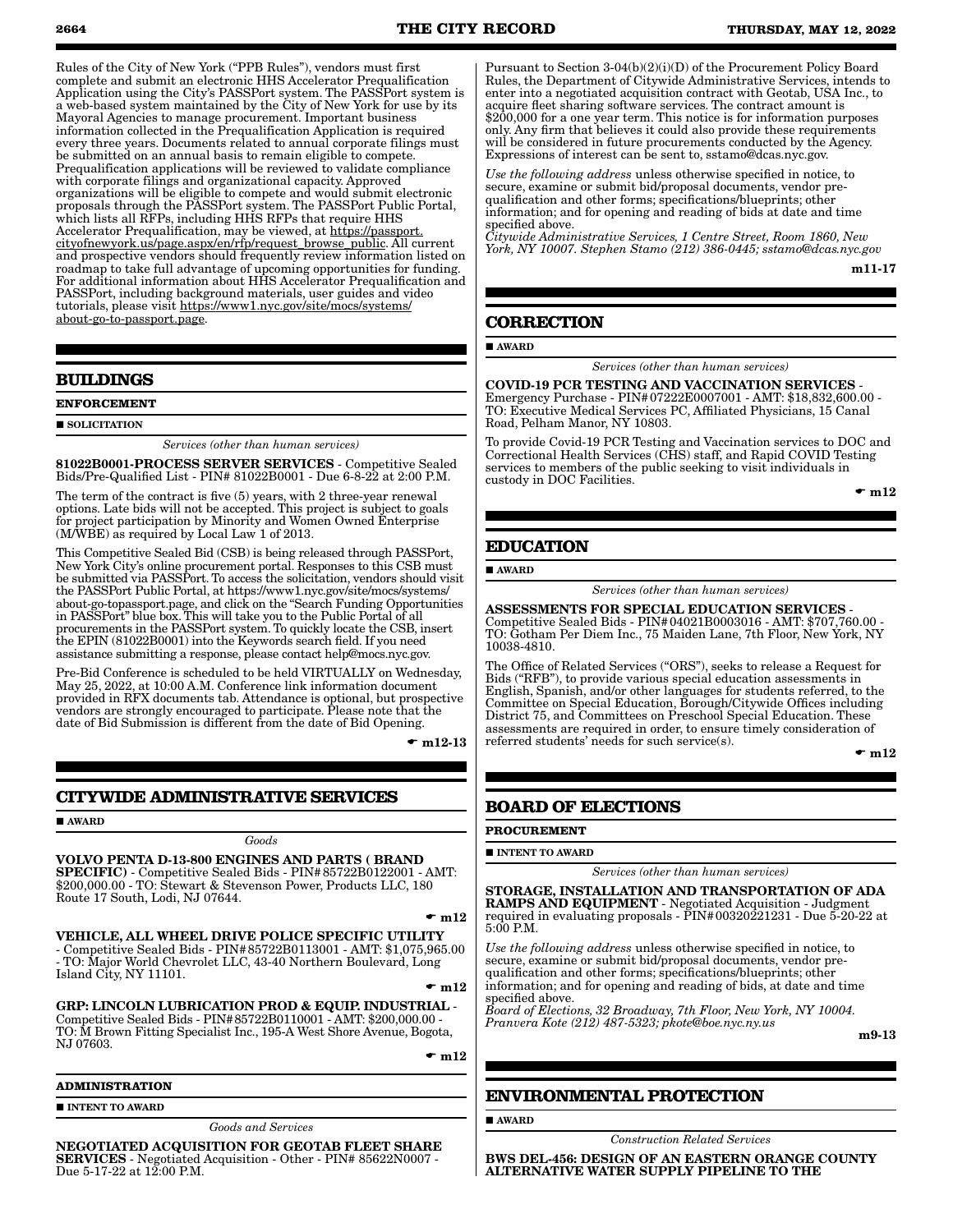### DELAWARE AQUEDUCT - Government to Government -

PIN#82622T0002001 - AMT: \$5,000,000.00 - TO: Village of Kiryas Joel, P.O. Box 566, Monroe, NY 10949.

 $\mathbf{m}12$ 

### **WATER SUPPLY**

**SOLICITATION** 

*Services (other than human services)*

LAND BOUNDARY SURVEYS - Competitive Sealed Proposals - Other - PIN#82621P0021 - Due 6-24-22 at 4:00 P.M.

This Request for Proposals (RFP) is intended to select up to three (3) vendors, to provide land boundary surveys of real property being acquired as part of the New York City's Land Acquisition Program ("LAP").

This Request for Proposal ("RFx) is being released through PASSPort, New York City's online procurement portal. Responses to this RFx should be submitted via PASSPort. To access the solicitation, vendors should visit the PASSPort Public Portal, at https://www1.nyc.gov/site/ mocs/systems/about-go-to-passport.page, and click on the "Search Funding Opportunities in PASSPort" blue box. This will take you, to the Public Portal of all procurements in the PASSPort system. To quickly locate the RFx, insert the EPIN 82621P0021 (DEL-448) into the Keywords search field. If you need assistance submitting a response, please contact help@mocs.nyc.gov.

 $\bullet$  m12

### **FINANCE**

**TPS-TREASURY**

**INTENT TO AWARD** 

*Services (other than human services)*

MISC BANKING SERVICES INCLUDING DOE AND OTHER AGENCIES - Negotiated Acquisition - Other - PIN#83622N0002 - Due 5-16-22, at 4:00 A.M.

This is a notification of intent by NYC Department of Finance (DOF), Treasury Division to enter into negotiations for miscellaneous banking services to DOE and other agencies. In addition, the vendor will provide services for 950 DOE school accounts which are heavily relied on to support school operations. There is a limited number of banks available and able to perform the work.

There is limited number of commercial banks that will provide these professional services efficiently and accurately.

*Use the following address* unless otherwise specified in notice, to secure, examine or submit bid/proposal documents, vendor prequalification and other forms; specifications/blueprints; other information; and for opening and reading of bids, at date and time specified above.

*Finance. Jeanette Cheung (212) 291-4401; cheungj@finance.nyc.gov, procurement@finance.nyc.gov*

m9-13

### **HEALTH AND MENTAL HYGIENE**

**AWARD** 

*Goods*

PROCURE REAGENTS, CONSUMABLES, AND INSTRUMENTS - Sole Source - Other - PIN#81622S0003001 - AMT: \$1,200,000.00 - TO: Vela Diagnostics USA Inc., 353C Route 46, Suite 250, Fairfield, NJ 07004.

The purpose of this contract, is to procure sole source assay kits, reagents, equipment (including service and maintenance), instruments and other supplies from Vela to conduct HIV-1 genome sequencing and testing. Specifically, the FDA-approved Sentosa SQ HIV Genotyping Assay which uses next generation sequencing technology to accurately detect HIV-1 genotypes and Drug Resistance Mutations in the Integrase, Protease & Reverse Transcriptase regions of the pol gene. Compared with traditional methods for HIV genotyping, this NGSbased assay delivers results in days, while identifying DRMs with greater sensitivity. The items and instruments can only be purchased from Vela and cannot be purchased from any other vendor. These items are necessary to get a better understanding and more efficiently conduct HIV genotyping in the city and around the globe. No other products of this type can meet the needs of the laboratory, especially relating, to the sequencing of HIV-1 genotypes.

The sole source method is the most competitive method that is appropriate under the circumstances since there is only one source available.

 $\bullet$  m12

### *Human Services/Client Services*

BRONX HEALTHCARE LEARNING - BP/City Council Discretionary - PIN#81621L0478001 - AMT: \$100,000.00 - TO: Healthcare Industry Grant Corp, 350 West 42nd Street, New York, NY 10108.

 $\bullet$  m12

#### *Services (other than human services)*

SUBSCRIPTION FOR MENTAL MEASUREMENT YEARBOOK - Other - PIN#81622U0011001 - AMT: \$41,050.00 - TO: Ebsco Industries Inc., PO Box 204661, Dallas, TX 75320-4661.

Public Health Library for Mental Hygiene.

 $\bullet$  m12

### **HOUSING AUTHORITY**

**PROCUREMENT**

**SOLICITATION** 

*Construction/Construction Services*

GAS PIPING REPLACEMENT AT FREDERICK DOUGLASS I HOUSES - Competitive Sealed Bids - PIN#228842 - Due 6-10-22 at 11:00 A.M.

RFQ Solicitation Timetable

a. A non-mandatory virtual Proposers' conference will be held, on May 19, 2022, at 11:00 A.M., via Microsoft Teams. Pre Bid Teams Meeting information: (646) 838-1534 Conference ID: 747 899 658#. Although attendance is not mandatory, it is strongly recommended that all interested vendors attend. In order to RSVP, to the Pre-Bid Conference and obtain the Teams Meeting link to view the virtual conference email cpd.procurement@nycha.nyc.gov, with the RFQ number as the Subject line to confirm attendance. Site Visit for this RFQ is May 23, 2022.

b. All questions related to this RFQ are to be submitted via email, to the CPD Procurement Unit, at cpd.procurement@nycha.nyc.gov, with the RFQ number as the Subject line by no later than 2:00 P.M. on May 27, 2022. Proposers will be permitted to ask additional questions, at the Proposers' Conference. Responses to all submitted questions will be available for public viewing in Sourcing under the RFQ.

c. Bids are due on June 10, 2022, at 11:00 A.M. via iSupplier portal.

Bid Submission Requirements Vendors shall electronically upload a single .pdf containing ALL components of the bid into iSupplier by the RFQ Bid Submission Deadline. NYCHA will NOT accept hardcopy Bids or bids via email, fax, or mail. Instructions for registering for iSupplier can be found, at http://www1.nyc.gov/site/nycha/business/isuppliervendor-registration.page. After Proposer registers for iSupplier, it typically takes 24 to 72 hours for Proposer's iSupplier profile to be approved. It is Vendors sole responsibility to complete iSupplier registration and submit its Bid before the RFQ Bid Submission Deadline. NYCHA is not responsible for delays caused by technical difficulty or caused by any other occurrence. For assistance regarding iSupplier please email procurement@nycha.nyc.gov.

*Use the following address* unless otherwise specified in notice, to secure, examine or submit bid/proposal documents, vendor prequalification and other forms; specifications/blueprints; other information; and for opening and reading of bids, at date and time specified above.

*Housing Authority, 90 Church Street, 6th Floor, New York, NY 10007. Quinsinetta Clark-Davis (212) 306-3063; quinsinetta.clark@nycha.nyc.gov*

 $\mathbf{m}12$ 

#### **HOUSING PRESERVATION AND DEVELOPMENT**

AWARD

#### *Construction/Construction Services*

IMMEDIATE EMERGENCY DEMOLITION AT 865, 867, 869, 871, & 873 FOX STREET, BRONX - Emergency Purchase - PIN#80622E0057001 - AMT: \$899,279.50 - TO: State Contracting Corp of NY, 555 Saw Mill River, Road Yonkers, NY 10701.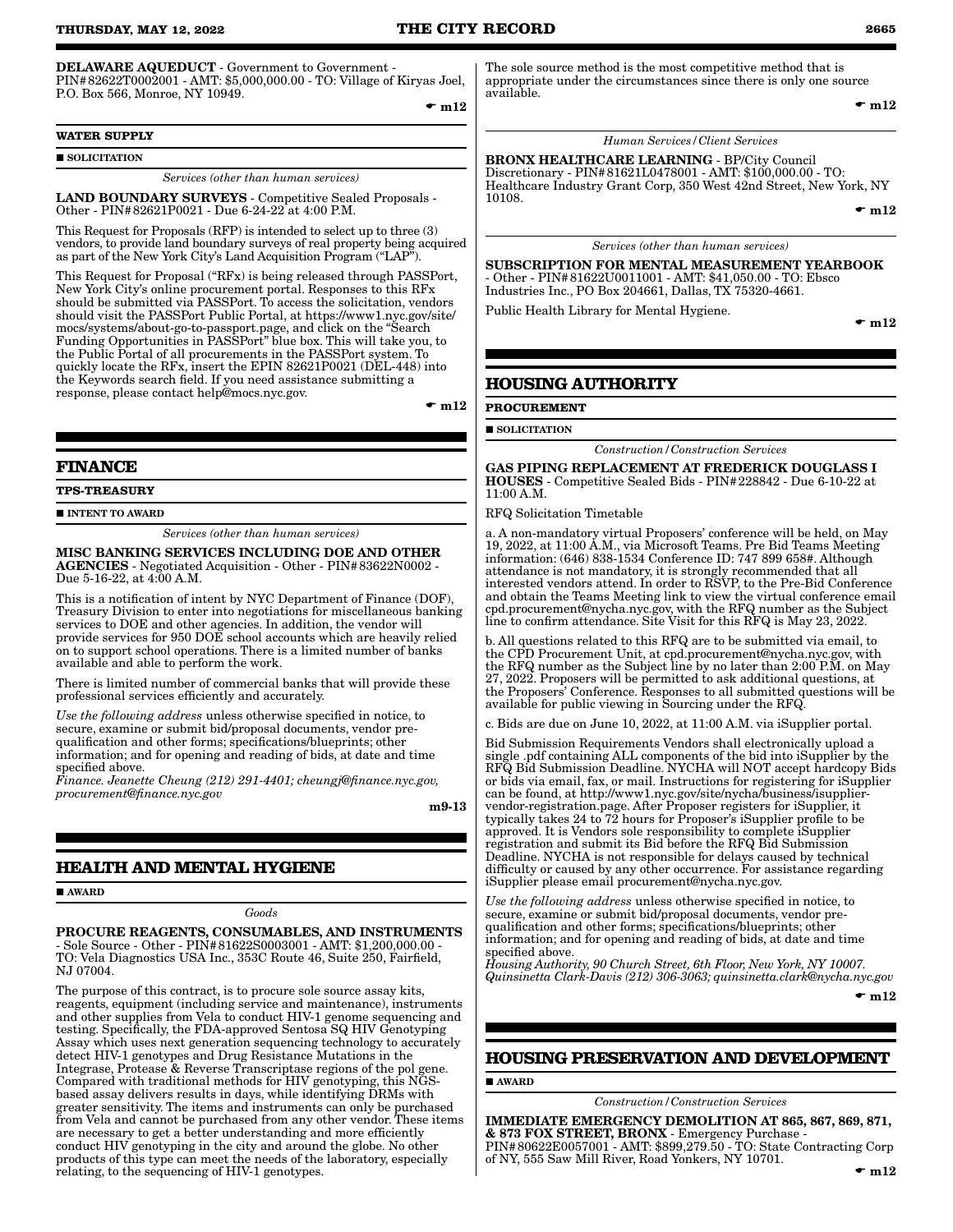### **INFORMATION TECHNOLOGY AND TELECOMMUNICATIONS**

#### **DCMB**

#### $\blacksquare$  SOLICITATION

*Services (other than human services)*

85821P0004-CITYWIDE IT SECURITY - Competitive Sealed Proposals - Other - PIN#85821P0004 - Due 7-14-22 at 2:00 P.M.

The City of New York (City), acting by and through the Office of Technology and Innovation (OTI) or the Department of Information Technology and Telecommunications (DoITT), is seeking appropriately qualified vendors, to provide Citywide IT Security Services for City Agencies through the issuance of Task Orders on an as-needed project basis. DoITT, intends to enter into contracts with multiple vendors who will compete for assignments for City Agency projects. Proposer responses must be submitted via the NYC PASSPort System.

Instructions for creating an account and using PASSPort can be found at: https://www1.nyc.gov/site/mocs/systems/passport-user-materials. page. Once you have a PASSPort account, please go, to the Procurement Navigator Portal, at the following URL for a current list of solicitations: https://passport.cityofnewyork.us/page.aspx/en/rfp/ request\_browse\_public. Using the search fields on this page, search by the solicitation's PIN number (85821P0004) or by other keywords to find the solicitation "85821P0004-CITYWIDE IT SECURITY SERVICES RFP". This RFP includes confidential information about the City's technical environment (RFP Section 2 Supplement), which will be withheld from potential proposers until they download, sign and submit the custom non-disclosure agreement ("NDA") from the View RFX tab's "Documents" section on the solicitation's PASSPort page. The proposer must submit the signed NDA in order to respond.

NOTE: Do not use the standard NDA that is linked in the View RFx tab's "NDA" section on the solicitation's PASSPort page; use the custom NDA from the "Documents" section, as mentioned above. When the custom NDA has been signed, click the "Participate in RFx" button on the "View RFx" tab of the solicitation's PASSPort page, then use the "Click or Drag to Add File" button to upload and submit the NDA. When the NDA has been accepted by DoITT, the "Manage Responses" link on the solicitation's PASSPort page will become active. Approved proposers can then access the RFP Section 2 Supplement on the City's technical environment, which is provided with this RFP as an attachment, to the solicitation's Technical Envelope Questionnaire. For assistance with PASSPort, go, to the MOCS Service Portal (link below). https://mocssupport.atlassian.net/servicedesk/customer/portal/8.

 $\bullet$  m12

#### **GENERAL COUNSEL**

**INTENT TO AWARD** 

*Services (other than human services)*

CORRECTION: CYBER SECURITY OUTSIDE COUNSEL SERVICES - Negotiated Acquisition - Other - PIN# 85822N0017 - Due 5-13-22 at 6:00 P.M.

OTI enlists outside legal counsel specializing in national/international cybersecurity. The existing contract for these services with Baker McKenzie, LLP is due to expire on 6/30/2022. In order to enable continuity of services, OTI is utilizing the Negotiated Acquisition Extension procurement method for selecting the vendor, thus enabling uninterrupted cybersecurity outside legal counsel services until a new solicitation can be put in place.

m9-13

### **INVESTIGATION**

#### **AWARD**

*Services (other than human services)*

2022248 - PROOFPOINT SOFTWARE APPLICATION - Intergovernmental Purchase - PIN#03222G0001001 - AMT: \$58,728.97 - TO: Dyntek Services Inc., 5241 California Avenue, Suite 150, Irvine, CA 92617.

PROOFPOINT SOFTWARE APPLICATION provides Regulatory Compliance and Digital Asset Security for ITU to analyze email content in details. Including inbound email security, outbound data loss prevention, social media, mobile devices, digital risk, email encryption, electronic discovery and email archiving.

### **MAYOR'S OFFICE OF CRIMINAL JUSTICE**

### **INTENT TO AWARD**

*Human Services/Client Services*

COMMUNITY MEDIATION SERVICES FY23 NEGOTIATED ACQUISITIONS - Negotiated Acquisition - Other. - PIN# 00222N0043 - Due 5-12-22 at 3:45 A.M.

The contractor will provide alternative to dispute resolution services for residents, particular, at-risk youth residing in New York City Housing Authority. This is a Multi-award NAE for Mediation Services

m11-17

## **NYC HEALTH + HOSPITALS**

#### SOLICITATION

*Construction/Construction Services*

VARIOUS H+H LOCATIONS-CITYWIDE, 23-JOC-EL1 NOT TO EXCEED 8M - Competitive Sealed Bids - PIN# 23-JOC-EL1 - Due 6-7-22 at 1:30 P.M.

Various H+H Location City-Wide, Job Order Contract - ELEC-1 Not To Exceed 8M. All Bids shall be in accordance with the terms of the NYC Health and Hospitals (HHC) Project Labor Agreement.

NYC Health + Hospitals is requiring all vendors and contractors to maintain proof of COVID-19 vaccination for all of their employees who spend time at a NYC Health + Hospitals facility. Proof of COVID-19 vaccination is completion of the vaccination series as outlined by the manufacturer.

Only Bidders who attend one of the mandatory Pre-Bid Meetings will be allowed to bid. Section "A" Bid Forms Fee is waived. However, you must sign the form at the Pre-Bid Meetings and request that the Section "A" Bid Forms be sent to you. Bidders are encouraged to arrive at least 30 minutes before Mandatory Pre-Bid Meetings start.

Social distancing protocols must be observed, and limit your staff to one person at the meetings.

Technical Questions must be submitted in writing by email, no later than five (5) calendar days after the Mandatory Pre-Bid Meetings to Clifton.Mclaughlin@nychhc.org and Janet.Olivera@nychhc.org.

Mandatory Meetings/site tours are scheduled for May 23, 2022, at 11:30 A.M. and May 24, 2022, at 11:30 A.M., at 55 Water Street, 25th Floor Conference Room, CR 25-003.

Under Article 15A of The State of New York, the following M/WBE Goals apply to this contract, MBE 20 percent and WBE 10 percent. These goals apply to any Bid Submitted of \$500,000 or more. Bidders not complying with these Terms will have their bids declared Nonresponsive.

Required Trade Licensed where applicable.

*Use the following address* unless otherwise specified in notice, to secure, examine or submit bid/proposal documents, vendor prequalification and other forms; specifications/blueprints; other information; and for opening and reading of bids at date and time specified above.

*NYC Health + Hospitals, 55 Water Street, 25th Floor, New York, NY 10041. Clifton Mc Laughlin (212) 442-3658; mclaughc@nychhc.org*

 $\mathbf{m}12$ 

#### **CONTRACT SERVICES**

#### SOLICITATION

*Construction/Construction Services*

VARIOUS H+H LOCATIONS-CITYWIDE, 23-JOC-PL2 NOT TO EXCEED 4M - Competitive Sealed Bids - PIN# 23-JOC-PL2 - Due 6-8-22 at 1:30 P.M.

Various H+H Location City-Wide, Job Order Contract - PLUMBING -2 Not To Exceed 4M.

All Bids shall be in accordance with the NYC Health and Hospitals (HHC) Project Labor Agreement terms.

NYC Health + Hospitals requires all vendors and contractors to maintain proof of COVID-19 vaccination for all of their employees who spend time at a NYC Health + Hospitals facility. Proof of COVID-19 vaccination is completion of the vaccination series as outlined by the manufacturer.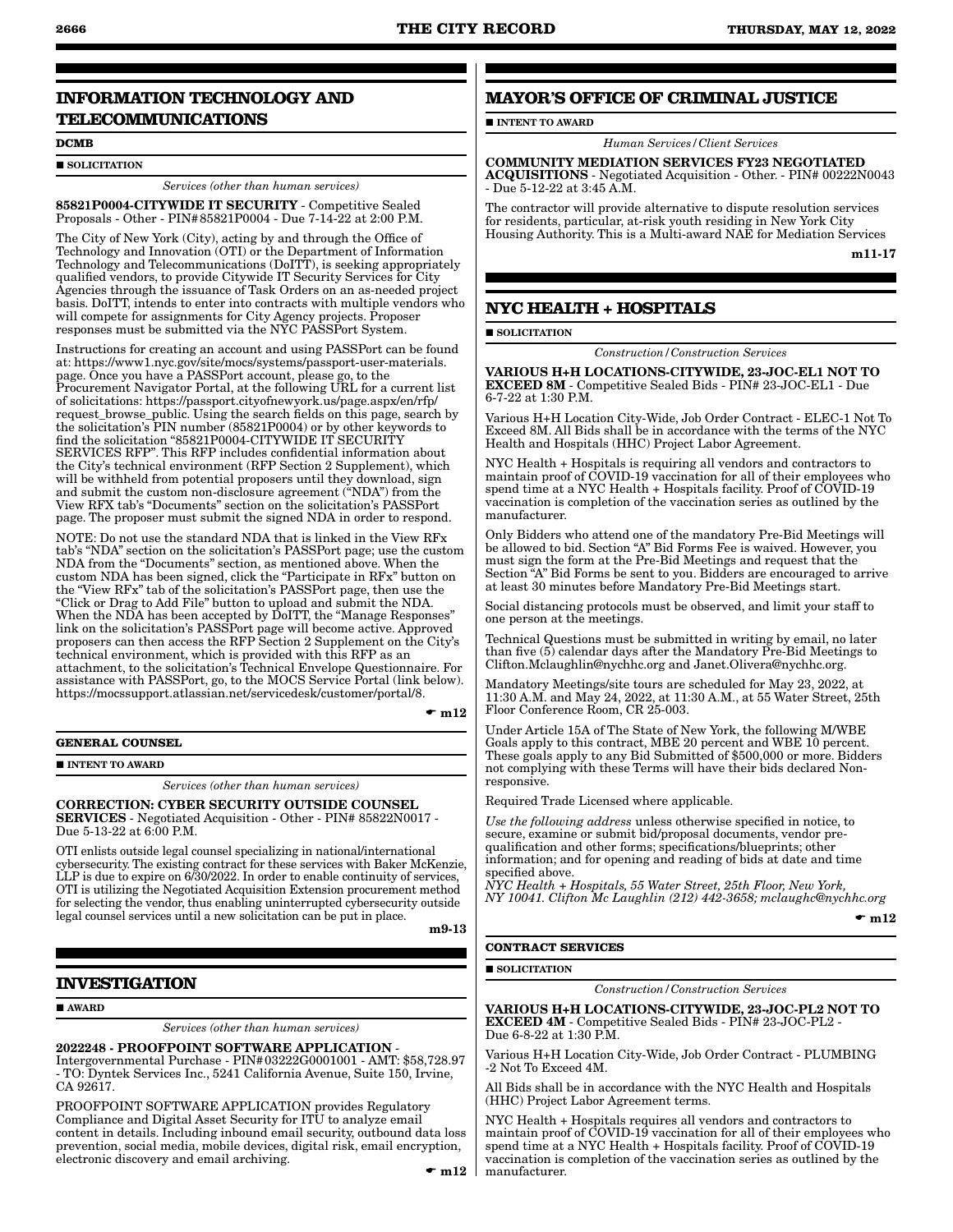Only Bidders who attend one of the mandatory Pre-Bid Meetings will be allowed to bid. Section "A" Bid Forms Fee is waived. However, you must sign the Bidder's Form at the Pre-Bid Meetings and download the Section "A" Bid Forms. Bidders are encouraged to arrive at least 30 minutes before Mandatory Pre-Bid Meetings.

Social distancing protocols must be observed, limiting your staff to one person at the meetings.

Technical Questions must be submitted in writing by email, no later than five (5) calendar days after the Mandatory Pre-Bid Meetings to Clifton.Mclaughlin@nychhc.org and Janet.Olivera@nychhc.org.

Mandatory Meetings/site tours are scheduled for May 19, 2022, at 11:00 A.M. and May 20, 2022, at 11:00 A.M., at 55 Water Street, Concourse Level, Room C/D, New York, NY. Please email name of the attendee's and company at least 1 hour before arriving at 55 Water Street, New York, NY.

Under Article 15A of The State of New York, the following M/WBE goals apply to this contract, MBE 20 percent and WBE 10 percent. These goals apply to any Bid Submitted of \$500,000 or more. Bidders not complying with these Terms will have their bids declared Nonresponsive.

Required Trade Licensed where applicable.

*Use the following address* unless otherwise specified in notice, to secure, examine or submit bid/proposal documents, vendor prequalification and other forms; specifications/blueprints; other information; and for opening and reading of bids at date and time specified above.

*NYC Health + Hospitals, 55 Water Street, 25th Floor, New York, NY 10041. Clifton Mc Laughlin (212) 442-3658; Clifton.Mclaughlin@nychhc.org*

#### $\mathbf{m}12$

VARIOUS H+H LOCATIONS-CITYWIDE, 23-JOC-HV3 NOT TO EXCEED 8M - Competitive Sealed Bids - PIN# 23-JOC-HV3 - Due 6-9-22 at 1:30 P.M.

Various H+H Location City-Wide, Job Order Contract - HVAC-3 Not To Exceed 8M. All Bids shall be in accordance with the terms of the NYC Health and Hospitals (HHC) Project Labor Agreement.

NYC Health + Hospitals is requiring all vendors and contractors to maintain proof of COVID-19 vaccination for all of their employees who spend time at a NYC Health + Hospitals facility. Proof of COVID-19 vaccination is completion of the vaccination series as outlined by the manufacturer.

Only Bidders who attend one of the mandatory Pre-Bid Meetings will be allowed to bid. Section "A" Bid Forms Fee is waived. However, you must sign the Bidder's Form at the Pre-Bid Meetings and download the Section "A" Bid Forms. Bidders are encouraged to arrive at least 30 minutes before Mandatory Pre-Bid Meetings.

Social distancing protocols must be observed, limiting your staff to one person at the meetings.

Technical Questions must be submitted in writing by email no later than five (5) calendar days after the Mandatory Pre-Bid Meetings to Clifton.Mclaughlin@nychhc.org and Janet.Olivera@nychhc.org.

Mandatory Meetings/site tours are scheduled for May 23, 2022, at 9:30 A.M. and May 24, 2022, at 9:30 A.M., at 55 Water Street, Concourse Level Room C/, New York, NY. Please email name of the attendee's and company at least 1 hour before arriving at 55 Water Street, New York, NY.

The Following M/WBE goals apply to this contract, MBE 20 percent and WBE 10 percent. These goals apply to any Bid Submitted of \$500,000 or more. Bidders not complying with these Terms will have their bids declared Non-responsive.

Required Trade Licensed where applicable.

*Use the following address* unless otherwise specified in notice, to secure, examine or submit bid/proposal documents, vendor prequalification and other forms; specifications/blueprints; other information; and for opening and reading of bids at date and time specified above.

*NYC Health + Hospitals, 55 Water Street, 25th Floor, New York, NY 10041. Clifton Mc Laughlin (212) 442-3658; Clifton.Mclaughlin@nychhc.org*

#### $\mathbf{m}12$

#### VARIOUS H+H LOCATIONS-CITYWIDE, 23-JOC-PL3 NOT TO EXCEED 4M - Competitive Sealed Bids - PIN# 23-JOC-PL3 - Due 6-9-22 at 1:30 P.M.

Various H+H Location City-Wide, Job Order Contract - PLUMBING #3 Not To Exceed 4M. All Bids shall be in accordance with the NYC Health and Hospitals (HHC) Project Labor Agreement terms.

NYC Health + Hospitals requires all vendors and contractors to maintain proof of COVID-19 vaccination for all of their employees who spend time at a NYC Health + Hospitals facility. Proof of COVID-19

vaccination is completion of the vaccination series as outlined by the manufacturer.

Only Bidders who attend one of the mandatory Pre-Bid Meetings will be allowed to bid. Section "A" Bid Forms Fee is waived. However, you must sign the Bidder's Form at the Pre-Bid Meetings and download the Section "A" Bid Forms. Bidders are encouraged to arrive at least 30 minutes before Mandatory Pre-Bid Meetings.

Social distancing protocols must be observed, limiting your staff to one person at the meetings.

Technical Questions must be submitted in writing by email no later than five (5) calendar days after the Mandatory Pre-Bid Meetings to Clifton.Mclaughlin@nychhc.org and Janet.Olivera@nychhc.org.

Mandatory Meetings/site tours are scheduled for May 19, 2022, at 11:00 A.M. and May 20, 2022, at 11:00 A.M., at 55 Water Street, Concourse Level, Room C/D, New York, NY. Please email name of the attendee's and company at least 1 hour before arriving at 55 Water Street, New York, NY.

Under Article 15A of The State of New York, the following M/WBE goals apply to this contract, MBE 20 percent and WBE 10 percent. These goals apply to any bid submitted of \$500,000 or more. Bidders not complying with these Terms will have their bids declared Nonresponsive.

Required Trade Licensed where applicable.

*Use the following address* unless otherwise specified in notice, to secure, examine or submit bid/proposal documents, vendor prequalification and other forms; specifications/blueprints; other information; and for opening and reading of bids at date and time specified above.

*NYC Health + Hospitals, 55 Water Street, 25th Floor, New York, NY 10041. Clifton Mc Laughlin (212) 442-3658; Clifton.Mclaughlin@nychhc.org*

 $\mathbf{m}12$ 

VARIOUS H+H LOCATIONS-CITYWIDE, 23-JOC-PL1 NOT TO EXCEED 4M - Competitive Sealed Bids - PIN# 23-JOC-PL1 - Due 6-7-22 at 1:30 P.M.

Various H+H Location City-Wide, Job Order Contract - Plumving #1 Not To Exceed 4M. All Bids shall be in accordance with the NYC Health and Hospitals (HHC) Project Labor Agreement terms.

NYC Health + Hospitals requires all vendors and contractors to maintain proof of COVID-19 vaccination for all of their employees who spend time at a NYC Health + Hospitals facility. Proof of COVID-19 vaccination is completion of the vaccination series as outlined by the manufacturer.

Only Bidders who attend one of the mandatory Pre-Bid Meetings will be allowed to bid. Section "A" Bid Forms Fee is waived. However, you must sign the Bidder's Form at the Pre-Bid Meetings and download the Section "A" Bid Forms.

Bidders are encouraged to arrive at least 30 minutes before Mandatory Pre-Bid Meetings. Social distancing protocols must be observed, limiting your staff to one person at the meetings.

Technical Questions must be submitted in writing by email no later than five (5) calendar days after the Mandatory Pre-Bid Meetings to Clifton.Mclaughlin@nychhc.org and Janet.Olivera@nychhc.org.

Mandatory Meetings/site tours are scheduled for May 19, 2022, at 11:00 A.M. and May 20, 2022 at 11:00 A.M., at 55 Water Street, Concourse Level, Room C/D, New York, NY. Please email name of the attendee's and company at least 1 hour before arriving at 55 Water Street, New York, NY.

The Following M/WBE Goals apply to this contract, MBE 20 percent and WBE 10 percent. These Goals Apply to any Bid Submitted of \$500,000 or more. Bidders not complying with these Terms will have their bids declared Non-responsive.

Required Trade Licensed where applicable.

*Use the following address* unless otherwise specified in notice, to secure, examine or submit bid/proposal documents, vendor prequalification and other forms; specifications/blueprints; other information; and for opening and reading of bids at date and time specified above.

*NYC Health + Hospitals, 55 Water Street, 25th Floor, New York, NY 10041. Clifton Mc Laughlin (212) 442-3658; Clifton.Mclaughlin@ nychhc.org*

VARIOUS H+H LOCATIONS CITYWIDE - 23-JOC-HV2 NOT TO EXCEED 8M - Competitive Sealed Bids - PIN# 23-JOC-HV2 - Due 6-8-22 at 1:30 P.M.

Various H+H Location City-Wide, Job Order Contract - HVAC-2 Not To Exceed 8M. All Bids shall be in accordance with the terms of the NYC Health and Hospitals (HHC) Project Labor Agreement.

 $\mathbf{m}12$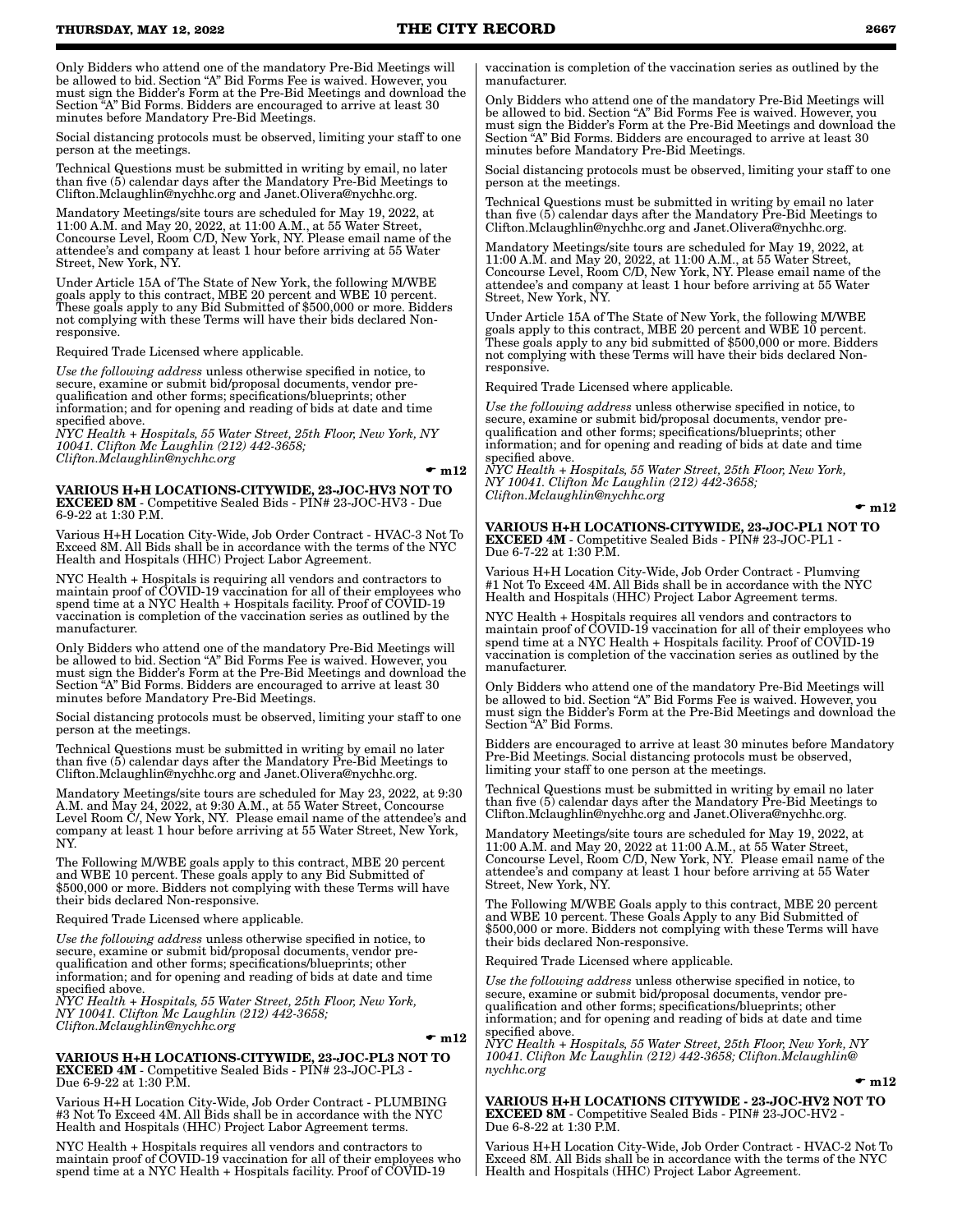NYC Health + Hospitals is requiring all vendors and contractors to maintain proof of COVID-19 vaccination for all of their employees who spend time at a NYC Health + Hospitals facility. Proof of COVID-19 vaccination is completion of the vaccination series as outlined by the manufacturer.

Only Bidders who attend one of the mandatory Pre-Bid Meetings will be allowed to bid. Section "A" Bid Forms Fee is waived. However, you must sign the Bidder's Form at the Pre-Bid Meetings and download the Section "A" Bid Forms. Bidders are encouraged to arrive at least 30 minutes before Mandatory Pre-Bid Meetings.

Social distancing protocols must be observed, limiting your staff to one person at the meetings.

Technical Questions must be submitted in writing by email no later than five (5) calendar days after the Mandatory Pre-Bid Meetings to Clifton.Mclaughlin@nychhc.org and Janet.Olivera@nychhc.org.

Mandatory Meetings/site tours are scheduled for May 23, 2022, at 9:30 A.M. and May 24, 2022, at 9:30 A.M., at 55 Water Street, Concourse Level, Room C/D, New York, NY. Please email name of the attendee's and company at least 1 hour before arriving at 55 Water Street, New York, NY.

Under Article 15A of The State of New York, The Following M/WBE Goals apply to this contract, MBE 20 percent and WBE 10 percent. These goals apply to any Bid Submitted of \$500,000 or more.

Bidders not complying with these Terms will have their bids declared Non-responsive Required Trade Licensed where applicable.

*Use the following address* unless otherwise specified in notice, to secure, examine or submit bid/proposal documents, vendor prequalification and other forms; specifications/blueprints; other information; and for opening and reading of bids at date and time specified above.

*NYC Health + Hospitals, 55 Water Street, 25th Floor, New York, NY 10041. Clifton Mc Laughlin (212) 442-3658; Clifton.Mclaughlin@nychhc.org*

#### $\mathbf{m}12$

VARIOUS H+H LOCATIONS CITYWIDE, 23-JOC-EL3 NOT TO EXCEED 8M - Competitive Sealed Bids - PIN# 23-JOC-EL3 - Due 6-9-22 at 1:30 P.M.

Various H+H Location City-Wide, Job Order Contract - ELEC-3 Not To Exceed 8M. All Bids shall be in accordance with the terms of the NYC Health and Hospitals (HHC) Project Labor Agreement.

NYC Health + Hospitals is requiring all vendors and contractors to maintain proof of COVID-19 vaccination for all of their employees who spend time at a NYC Health + Hospitals facility. Proof of COVID-19 vaccination is completion of the vaccination series as outlined by the manufacturer.

Only Bidders who attend one of the mandatory Pre-Bid Meetings will be allowed to bid. Section "A" Bid Forms Fee is waived. However, you must sign the form at the Pre-Bid Meetings and request that the Section "A" Bid Forms be sent to you. Bidders are encouraged to arrive at least 30 minutes before Mandatory Pre-Bid Meetings start.

Social distancing protocols must be observed, and limit your staff to one person at the meetings.

Technical Questions must be submitted in writing by email, no later than five (5) calendar days after the Mandatory Pre-Bid Meetings to Clifton.Mclaughlin@nychhc.org and Leithland.Tulloch@nychhc.org.

Mandatory Meetings/site tours are scheduled for May 23, 2022, at 11:30 A.M. and May 24, 2022, at 11:30 A.M., at 55 Water Street, 25th Floor Conference Room, CR 25-003

Under Article 15A of The State of New York, the following M/WBE goals apply to this contract, MBE 20 percent and WBE 10 percent. These goals apply to any Bid Submitted of \$500,000 or more. Bidders not complying with these Terms will have their bids declared Nonresponsive.

Required Trade Licensed where applicable.

*Use the following address* unless otherwise specified in notice, to secure, examine or submit bid/proposal documents, vendor prequalification and other forms; specifications/blueprints; other information; and for opening and reading of bids at date and time specified above.

*NYC Health + Hospitals, 55 Water Street, 25th Floor, New York, NY 10041. Clifton Mc Laughlin (212) 442-3658; Clifton.Mclaughlin@nychhc.org*

#### $\mathbf{m}12$

VARIOUS H+H LOCATIONS-CITYWIDE, 23-JOC-HV1 NOT TO EXCEED 8M - Competitive Sealed Bids - PIN# 23-JOC-HV1 - Due 6-7-22 at 1:30 P.M.

Various H+H Location City-Wide, Job Order Contract - HVAC-1 Not To Exceed 8M, Brooklyn, New York. All Bids shall be in accordance with the terms of the NYC Health and Hospitals (HHC) Project Labor

Agreement. NYC Health + Hospitals is requiring all vendors and contractors to maintain proof of COVID-19 vaccination for all of their employees who spend time at a NYC Health + Hospitals facility.

Proof of COVID-19 vaccination is completion of the vaccination series as outlined by the manufacturer. Only Bidders who attend one of the mandatory Pre-Bid Meetings will be allowed to bid. Section "A" Bid Forms Fee is waived.

Only Bidders who attend one of the mandatory Pre-Bid Meetings will be allowed to bid. Section "A" Bid Forms Fee is waived. However, you must sign the Bidder's Form at the Pre-Bid Meetings and download the Section "A" Bid Forms. Bidders are encouraged to arrive at least 30 minutes before Mandatory Pre-Bid Meetings.

Social distancing protocols must be observed, limiting your staff to one person at the meetings.

Technical Questions must be submitted in writing by email no later than five (5) calendar days after the Mandatory Pre-Bid Meetings to Clifton.Mclaughlin@nychhc.org and Janet.Olivera@nychhc.org.

Mandatory Meetings/site tours are scheduled for May 19, 2022, at 9:00 A.M. and May 20, 2022, at 9:00 A.M., at 55 Water Street, Concourse Level, Room C/D, New York, NY. Please email name of the attendee's and company at least 1 hour before arriving at 55 Water Street, New York, NY.

The Following M/WBE Goals apply to this contract, MBE 20 percent and WBE 10 percent. These goals apply to any Bid Submitted of \$500,000 or more.

Bidders not complying with these Terms will have their bids declared Non-responsive Required Trade Licensed where applicable.

*Use the following address* unless otherwise specified in notice, to secure, examine or submit bid/proposal documents, vendor prequalification and other forms; specifications/blueprints; other information; and for opening and reading of bids at date and time specified above.

*NYC Health + Hospitals, 55 Water Street, 25th Floor, New York, NY 10041. Clifton Mc Laughlin (212) 442-3658; Clifton.Mclaughlin@nychhc.org*

 $\mathbf{m}12$ 

VARIOUS H+H LOCATIONS-CITYWIDE, 23-JOC-HM1, NOT TO EXCEED 3M - Competitive Sealed Bids - PIN# 23-JOC-HM1 - Due 6-7-22 at 1:30 P.M.

Various H+H Location City-Wide, Job Order Contract - Hazmat #1 Not To Exceed 3M. All Bids shall be in accordance with the NYC Health and Hospitals (HHC) Project Labor Agreement terms.

NYC Health + Hospitals requires all vendors and contractors to maintain proof of COVID-19 vaccination for all of their employees who spend time at a NYC Health + Hospitals facility. Proof of COVID-19 vaccination is completion of the vaccination series as outlined by the manufacturer.

Only Bidders who attend one of the mandatory Pre-Bid Meetings will be allowed to bid. Section "A" Bid Forms Fee is waived. However, you must sign the Bidder's Form at the Pre-Bid Meetings and download the Section "A" Bid Forms. Bidders are encouraged to arrive at least 30 minutes before Mandatory Pre-Bid Meetings.

Social distancing protocols must be observed, limiting your staff to one person at the meetings.

Technical Questions must be submitted in writing by email no later than five (5) calendar days after the Mandatory Pre-Bid Meetings to Clifton.Mclaughlin@nychhc.org and Leithland.Tulloch@nychhc.org.

Mandatory Meetings/site tours are scheduled for May 20, 2022, at 9:30 A.M. and May 24, 2022, at 9:30 A.M., at 55 Water Street, 25th Floor Conference Room, CR 25-003. Please email name of the attendee's and company at least 1 hour before arriving at 55 Water Street, New York, NY.

The Following M/WBE goals apply to this contract, MBE 20 percent and WBE 10 percent. These goals apply to any Bid Submitted of \$500,000 or more. Bidders not complying with these Terms will have their bids declared Non-responsive.

Required Trade Licensed where applicable.

*Use the following address* unless otherwise specified in notice, to secure, examine or submit bid/proposal documents, vendor prequalification and other forms; specifications/blueprints; other information; and for opening and reading of bids at date and time specified above.

*NYC Health + Hospitals, 55 Water Street, 25th Floor, New York, NY 10041. Clifton Mc Laughlin (212) 442-3658; Clifton.Mclaughlin@nychhc.org*

 $\bullet$  m12

VARIOUS H+H LOCATIONS-CITYWIDE, 23-JOC-HAZMAT2, NOT TO EXCEED 3M - Competitive Sealed Bids - PIN# 23-JOC-HM2 - Due 6-8-22 at 1:30 P.M.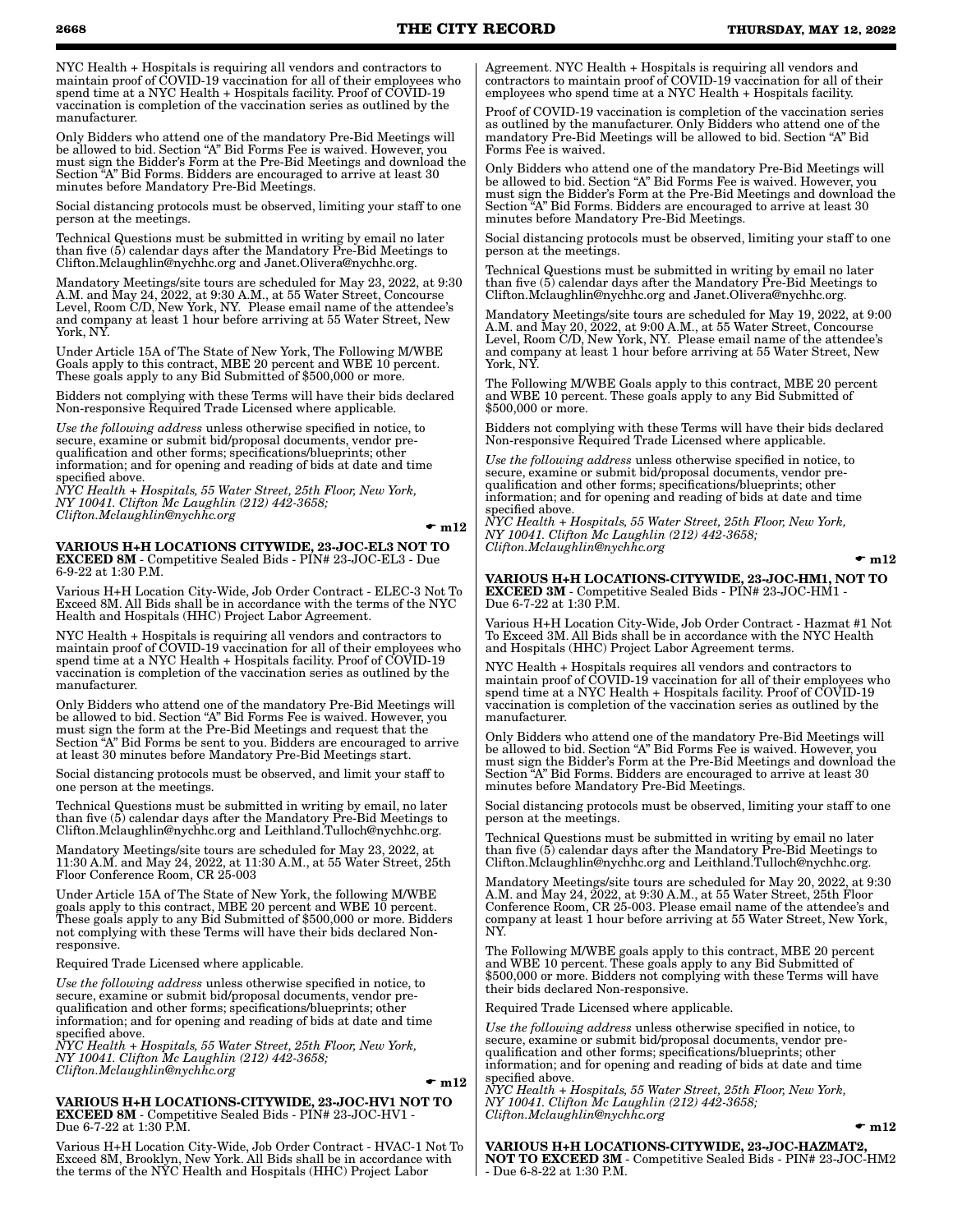Various H+H Location City-Wide, Job Order Contract - Hazmat #2, Not To Exceed 3M. All Bids shall be in accordance with the NYC Health and Hospitals (HHC) Project Labor Agreement terms.

NYC Health + Hospitals requires all vendors and contractors to maintain proof of COVID-19 vaccination for all of their employees who spend time at a NYC Health + Hospitals facility. Proof of COVID-19 vaccination is completion of the vaccination series as outlined by the manufacturer.

Only Bidders who attend one of the mandatory Pre-Bid Meetings will be allowed to bid. Section "A" Bid Forms Fee is waived. However, you must sign the Bidder's Form at the Pre-Bid Meetings and download the Section "A" Bid Forms. Bidders are encouraged to arrive at least 30 minutes before Mandatory Pre-Bid Meetings.

Social distancing protocols must be observed, limiting your staff to one person at the meetings. Technical Questions must be submitted in writing by email no later than five (5) calendar days after the Mandatory Pre-Bid Meetings to Clifton.Mclaughlin@nychhc.org and Janet.Olivera@nychhc.org.

Mandatory Meetings/site tours are scheduled for May 23, 2022, at 9:30 A.M. and May 24, 2022 at 9:30 A.M., at 55 Water Street, 25th Floor Conference Room, CR 25-003. Please email name of the attendee's and company at least 1 hour before arriving at 55 Water Street, New York, NY.

Under Article 15A of The State of New York, the following M/WBE Goals apply to this contract, MBE 20 percent and WBE 10 percent. These goals apply to any bid submitted of \$500,000 or more. Bidders not complying with these Terms will have their bids declared Nonresponsive.

Required Trade Licensed where applicable.

*Use the following address* unless otherwise specified in notice, to secure, examine or submit bid/proposal documents, vendor prequalification and other forms; specifications/blueprints; other information; and for opening and reading of bids at date and time specified above.

*NYC Health + Hospitals, 55 Water Street, 25th Floor, New York, NY 10041. Clifton Mc Laughlin (212) 442-3658; Clifton.Mclaughlin@nychhc.org*

 $\mathbf{m}$  m 12

VARIOUS H+H LOCATIONS-CITYWIDE, 23-JOC-EL2 NOT TO EXCEED 8M - Competitive Sealed Bids - PIN# 23-JOC-EL2 - Due 6-8-22 at 1:30 P.M.

Various H+H Location City-Wide, Job Order Contract - ELEC-2 Not To Exceed 8M. All Bids shall be in accordance with the terms of the NYC Health and Hospitals (HHC) Project Labor Agreement.

NYC Health + Hospitals is requiring all vendors and contractors to maintain proof of COVID-19 vaccination for all of their employees who spend time at a NYC Health + Hospitals facility. Proof of COVID-19 vaccination is completion of the vaccination series as outlined by the manufacturer.

Only Bidders who attend one of the mandatory Pre-Bid Meetings will be allowed to bid. Section "A" Bid Forms Fee is waived. However, you must sign the form at the Pre-Bid Meetings and request that the Section "A" Bid Forms be sent to you. Bidders are encouraged to arrive at least 30 minutes before Mandatory Pre-Bid Meetings start.

Social distancing protocols must be observed, and limit your staff to one person at the meetings.

Technical Questions must be submitted in writing by email, no later than five (5) calendar days after the Mandatory Pre-Bid Meetings to Clifton.Mclaughlin@nychhc.org and Janet.Olivera@nychhc.org.

Mandatory Meetings/site tours are scheduled for May 23, 2022, at 11:30 A.M. and May 24, 2022 at 11:30 A.M., at 55 Water Street, 25th Floor Conference Room, CR 25-003.

Under Article 15A of The State of New York, the following M/WBE Goals apply to this contract, MBE 20 percent and WBE 10 percent. These goals apply to any Bid Submitted of \$500,000 or more. Bidders not complying with these Terms will have their bids declared Nonresponsive.

Required Trade Licensed where applicable.

*Use the following address* unless otherwise specified in notice, to secure, examine or submit bid/proposal documents, vendor prequalification and other forms; specifications/blueprints; other information; and for opening and reading of bids at date and time specified above.

*NYC Health + Hospitals, 55 Water Street, 25th Floor, New York, NY 10041. Clifton Mc Laughlin (212) 442-3658; Clifton.Mclaughlin@nychhc.org*

### **PARKS AND RECREATION**

AWARD

*Construction/Construction Services*

B080-118MA1: ASSER LEVY PARK ADULT FITNESS EQUIPMENT - Competitive Sealed Bids/Pre-Qualified List - PIN#84621B0014001 - AMT: \$722,768.80 - TO: K & V Construction Inc., 539 Hobart Road, Paramus, NJ 07652.

 $\bullet$  m12

#### *Services (other than human services)*

CNYG-3122M - CONSTRUCTION SUPERVISION SERVICES - Competitive Sealed Proposals - Other - PIN#84622P0006008 - AMT: \$15,000,000.00 - TO: MP Engineers and Architects PC, 40 Rector Street, Suite 1020B, New York, NY 10006.

Judgment is required in evaluating competing proposals, and it is in the best interest of the City to require a balancing of price, quality, and other factors.

 $\mathbf{m}12$ 

CNYG-3222M-CONSTRUCTION SUPERVISION SERVICES - Competitive Sealed Proposals - Other - PIN#84622P0006009 - AMT: \$15,000,000.00 - TO: Laland Baptiste LLC, 150 Broadhollow Road, Suite 314, Melville, NY 11747.

Judgment is required in evaluating competing proposals, and it is in the best interest of the City to require a balancing of price, quality, and other factors.

 $\mathbf{m}12$ 

CNYG-2922M -CONSTRUCTION SUPERVISION SERVICES - Competitive Sealed Proposals - Other - PIN#84622P0006006 - AMT: \$15,000,000.00 - TO: Entech Engineering PC, 17 State Street, Floor 36, New York, NY 10004-1512.

Judgment is required in evaluating competing proposals, and it is in the best interest of the City to require a balancing of price, quality, and other factors.

 $\mathbf{r}$  m12

CNYG-2322M -CONSTRUCTION SUPERVISION SERVICES - Competitive Sealed Proposals - Other - PIN#84622P0006002 - AMT: \$15,000,000.00 - TO: Tectonic Engineering Consultants Geologists & Land, 70 Pleasant Hill Road, PO Box 37, Mountainville, NY 10953.

Judgment is required in evaluating competing proposals, and it is in the best interest of the City to require a balancing of price, quality, and other factors.

 $\bullet$  m12

### **TRANSPORTATION**

AWARD

*Construction Related Services*

ENGINEERING SERVICE AGREEMENT: FERRY SHORE FACILITIES - Renewal - PIN#84117P8248KXLR001 - AMT: \$6,000,000.00 - TO: MG McLaren Engineering and Land Surveying PC, 530 Chestnut Ridge Road, Woodcliff Lake, NJ 07677.

Renewal #1

 $\mathbf{m}$  m12

### **FRANCHISES, CONCESSIONS & CONSENTS**

**SOLICITATION** 

*Services (other than human services)*

DEVELOPMENT, OPERATION, AND MAINTENANCE OF A FOOD, BEVERAGE AND/OR MERCHANDISE CONCESSION AT KIOSK 3 AT FORDHAM PLAZA IN THE BOROUGH OF THE BRONX - Competitive Sealed Proposals - Judgment required in evaluating proposals - PIN#84122BXAD546 - Due 6-17-22 at 2:00 P.M.

*Use the following address* unless otherwise specified in notice, to secure, examine or submit bid/proposal documents, vendor prequalification and other forms; specifications/blueprints; other information; and for opening and reading of bids, at date and time specified above.

*Transportation, 55 Water Street, 9th Floor, New York, NY 10041. Brandon Budelman (212) 839-6550; concessions@dot.nyc.gov*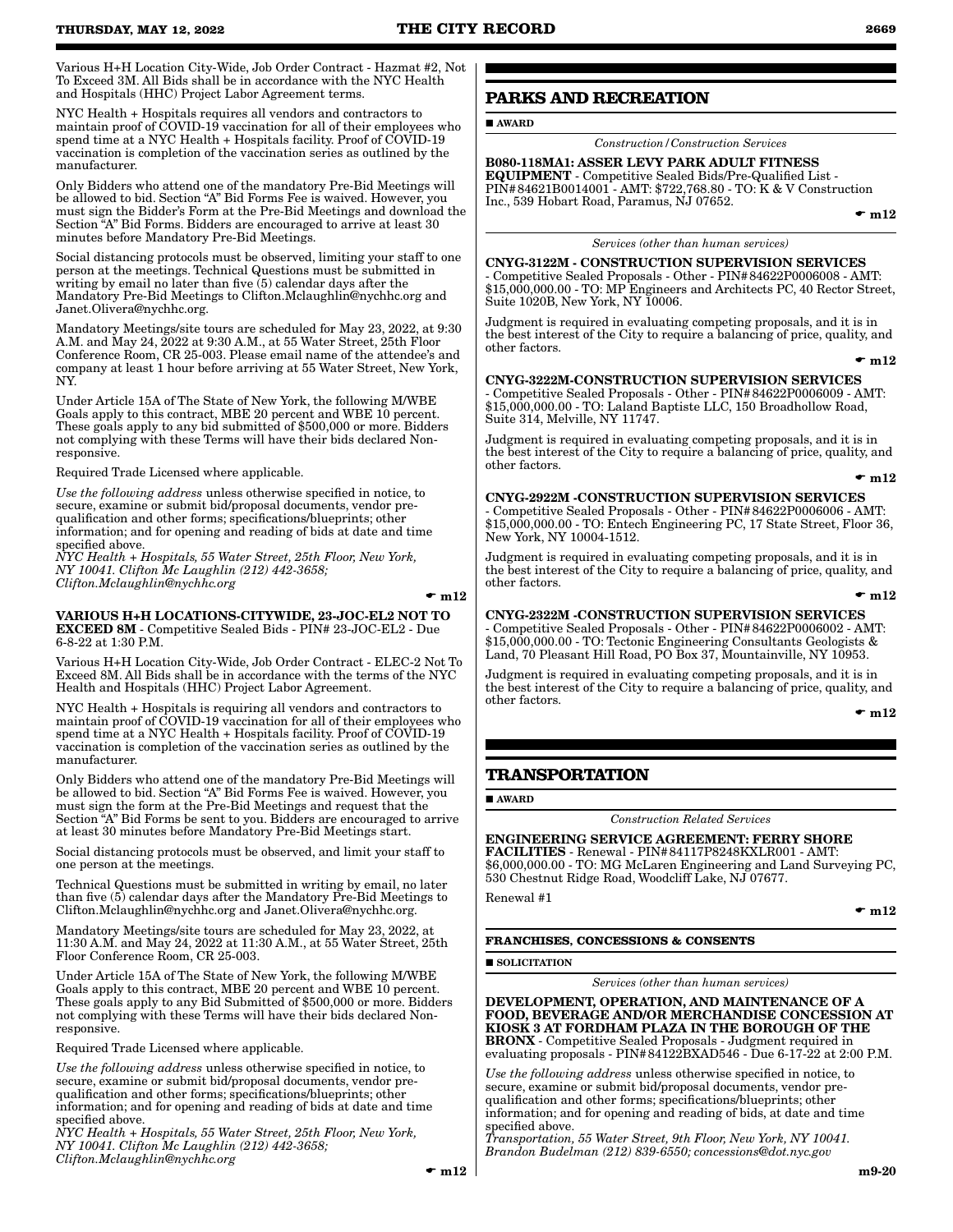### **CONTRACT AWARD HEARINGS**

**NOTE: LOCATION(S) ARE ACCESSIBLE TO INDIVIDUALS USING WHEELCHAIRS OR OTHER MOBILITY DEVICES. FOR FURTHER INFORMATION ON ACCESSIBILITY OR TO MAKE A REQUEST FOR ACCOMMODATIONS, SUCH AS SIGN LANGUAGE INTERPRETATION SERVICES, PLEASE CONTACT THE MAYOR'S OFFICE OF CONTRACT SERVICES (MOCS) VIA EMAIL, AT DISABILITYAFFAIRS@MOCS.NYC.GOV OR VIA PHONE, AT (212) 298-0734. ANY PERSON REQUIRING REASONABLE ACCOMMODATION FOR THE PUBLIC HEARING, SHOULD CONTACT MOCS, AT LEAST THREE (3) BUSINESS DAYS IN ADVANCE OF THE HEARING, TO ENSURE AVAILABILITY.**

 $\mathbf{a}$ 

## **INFORMATION TECHNOLOGY AND TELECOMMUNICATIONS**

**PUBLIC HEARINGS** 

NOTICE IS HEREBY GIVEN that a Contract Public Hearing will be held, on Wednesday, June 1, 2022, at 10:00 AM. The Public Hearing will be held via Conference Call. Call-in #: 1-917-410-4077, ACCESS CODE: 720 995 590#.

IN THE MATTER OF a proposed Purchase Order/Contract between the New York City Department of Information Technology and Spruce Technologies located, at 1149 BLOOMFIELD AVENUE, Clifton NJ 07012 for a 7-858-0101A IAM eDirectory Engineer - SP3.

The maximum amount of this Purchase Order/Contract will be \$410,064.00. The term will be one year from 5/16/2022 – 5/14/2023.

PIN #: 20220460237, E-PIN #: 85822W0080001.

The Vendor has been selected by M/WBE Noncompetitive Small Purchase Method, pursuant to Section 3-08 (c)(1)(iv) of the Procurement Policy Board Rules.

Pursuant to Section 2-11(c)(3) of the Procurement Policy Board Rules, if DoITT does not receive, by May 24, 2022, from any individual a written request to speak, at this hearing, then DoITT need not conduct this hearing. Written notice should be sent to Kevin Timoney, via email to ktimoney@doitt.nyc.gov.

 $\bullet$  m12

## **SPECIAL MATERIALS**

#### **COMPTROLLER**

**NOTICE** 

 $\mathbf{D}$ 

NOTICE OF ADVANCE PAYMENT OF AWARDS PURSUANT TO THE STATUTES IN SUCH cases made and provided, notice is hereby given that the Comptroller of the City of New York, will be ready to pay, at 1 Centre Street, Room 629, New York, NY 10007, on 5/17/2022, to the person or persons legally entitled an amount as certified, to the Comptroller by the Corporation Counsel on damage parcels, as follows:

| Damage<br>Parcel No. | Block | Lot |
|----------------------|-------|-----|
| 176A                 | 4068  | 44  |
| 244A                 | 4077  | 1   |
| 257A                 | 4085  | 7   |
| 258A                 | 4086  |     |
| 259A                 | 4086  | 7   |
| 260A                 | 4086  | 10  |

| 263A | 4086 | 17 |
|------|------|----|
| 264A | 4086 | 22 |
| 265A | 4086 | 24 |
| 266A | 4086 | 27 |
| 267A | 4086 | 28 |
| 268A | 4086 | 30 |
| 269A | 4086 | 32 |
| 270A | 4086 | 34 |
| 272A | 4086 | 40 |
| 273A | 4086 | 37 |
|      |      |    |

Acquired in the proceeding entitled: ROMA AND HETT subject to any liens and encumbrances of record on such property. The amount advanced shall cease to bear interest on the specified date above.

> BRAD S. LANDER Comptroller

m3-16

### **CHANGES IN PERSONNEL**

|        |               |   |       | POLICE DEPARTMENT          |                 |      |               |               |
|--------|---------------|---|-------|----------------------------|-----------------|------|---------------|---------------|
|        |               |   |       | FOR PERIOD ENDING 04/01/22 |                 |      |               |               |
|        |               |   | TITLE |                            |                 |      |               |               |
| NAME   |               |   | NUM   | SALARY                     | <b>ACTION</b>   |      | PROV EFF DATE | <b>AGENCY</b> |
| WOODS  | <b>VICTOR</b> | А | 71022 | \$51345.0000               | APPOINTED       | NO   | 03/13/22      | 056           |
| WORLEY | <b>CLAIRE</b> |   | 13632 | \$116634.0000              | <b>INCREASE</b> | NO   | 02/20/22      | 056           |
| WRIGHT | TANIKA        |   | 10144 | \$41848,0000               | APPOINTED       | NO   | 03/18/22      | 056           |
|        |               |   |       |                            |                 |      |               |               |
|        |               |   |       | POLICE DEPARTMENT          |                 |      |               |               |
|        |               |   |       | FOR PERIOD ENDING 04/01/22 |                 |      |               |               |
|        |               |   | TITLE |                            |                 |      |               |               |
| NAME   |               |   | NUM   | SALARY                     | <b>ACTION</b>   | PROV | EFF DATE      | <b>AGENCY</b> |
| ZAHID  | AQEEL         |   | 70210 | \$42500.0000               | RESIGNED        | NO   | 03/22/22      | 056           |
| ZAJMI  | ZACHARY       | W | 70210 | \$47000.0000               | <b>RESIGNED</b> | NO   | 03/19/22      | 056           |
| ZAMBRI | <b>ALYSSA</b> | M | 10147 | \$50518,0000               | <b>RESIGNED</b> | NO   | 03/17/22      | 056           |
| ZAPATA | ANA           | M | 71651 | \$43776.0000               | <b>RESIGNED</b> | NO   | 03/23/22      | 056           |
| ZHANG  | <b>HELENA</b> |   | 10144 | \$36390.0000               | APPOINTED       | NO   | 03/18/22      | 056           |
| ZHAO   | ASHLEY        |   | 70210 | \$42500.0000               | <b>RESIGNED</b> | NO   | 03/16/22      | 056           |
|        |               |   |       |                            |                 |      |               |               |

 **FIRE DEPARTMENT**

|                    |                   |   |       | FOR PERIOD ENDING 04/01/22 |                  |     |               |               |
|--------------------|-------------------|---|-------|----------------------------|------------------|-----|---------------|---------------|
|                    |                   |   | TITLE |                            |                  |     |               |               |
| NAME               |                   |   | NUM   | <b>SALARY</b>              | <b>ACTION</b>    |     | PROV EFF DATE | <b>AGENCY</b> |
| ALI                | ZIMARO            |   | 31662 | \$74934.0000               | <b>INCREASE</b>  | NO  | 03/13/22      | 057           |
| <b>ALJAHMI</b>     | MOHAMMED K        |   | 53053 | \$39386.0000               | <b>RESIGNED</b>  | NO  | 03/25/22      | 057           |
| <b>ALLEYNE</b>     | WENDELL           |   | 53053 | \$59393.0000               | <b>DECEASED</b>  | NO  | 03/21/22      | 057           |
| <b>ANCONA</b>      | CARMINE           | M | 70310 | \$85292.0000               | RETIRED          | NO  | 08/15/21      | 057           |
| <b>ANDERSON</b>    | <b>COURTNEY M</b> |   | 53053 | \$59393.0000               | RETIRED          | NO  | 03/17/22      | 057           |
| <b>AREVALO</b>     | MICHAEL           | R | 90774 | \$117666.0000              | INCREASE         | YES | 02/13/22      | 057           |
| <b>ARMENDARIZ</b>  | JARED             | S | 90774 | \$511.7600                 | INCREASE         | YES | 01/02/22      | 057           |
| ASHBY              | <b>LAWRENCE G</b> |   | 53053 | \$49047.0000               | <b>RESIGNED</b>  | NO  | 03/15/22      | 057           |
| <b>ASHTON</b>      | FRANKLIN          |   | 70310 | \$43904.0000               | PROMOTED         | NO  | 05/09/21      | 057           |
| ASSENZA            | CHRISTOP M        |   | 1007B | \$76008.0000               | INCREASE         | YES | 01/30/22      | 057           |
| <b>BAKER</b>       | VERONICA          |   | 53053 | \$59393.0000               | DISMISSED        | NO  | 12/10/21      | 057           |
| <b>BAKSH</b>       | NAIRAN            | Α | 92575 | \$117666.0000              | INCREASE         | YES | 02/13/22      | 057           |
| BENEL              | JACQUELI J        |   | 70310 | \$43904.0000               | PROMOTED         | NO  | 05/09/21      | 057           |
| <b>BLENDERMANN</b> | <b>RYAN</b>       | W | 70316 | \$88757.0000               | INCREASE         | YES | 01/15/22      | 057           |
| <b>BODKIN</b>      | <b>JAMES</b>      | P | 70310 | \$85292.0000               | <b>RETIRED</b>   | NO  | 08/22/21      | 057           |
| <b>BROWN</b>       | <b>JOCYLIN</b>    | S | 53052 | \$36330.0000               | <b>RESIGNED</b>  | NO  | 03/22/22      | 057           |
| <b>CASTANO</b>     | <b>JEFFREY</b>    | J | 70310 | \$43904.0000               | PROMOTED         | NO  | 05/09/21      | 057           |
| <b>CHALEN</b>      | JORGE             | D | 53055 | \$79548.0000               | RETIRED          | NO  | 01/29/22      | 057           |
| COYLE              | KATHRYN           | R | 52110 | \$80000.0000               | RESIGNED         | YES | 03/11/22      | 057           |
| CRUZ               | GINA              |   | 53054 | \$72872.0000               | <b>DISMISSED</b> | NO  | 01/07/22      | 057           |
| CRUZ               | IRIS              | F | 10251 | \$49700.0000               | APPOINTED        | YES | 03/06/22      | 057           |
| <b>CUTRONA</b>     | <b>BRIAN</b>      |   | 70310 | \$36078.0000               | <b>INCREASE</b>  | NO  | 07/15/01      | 057           |
| D′ANDREA           | <b>JOHN</b>       | W | 53054 | \$73586.0000               | RETIRED          | NO  | 02/02/22      | 057           |
| DAGROSSA           | DONNA             | J | 53055 | \$79548.0000               | RETIRED          | NO  | 03/14/22      | 057           |
| DENNIHY            | <b>JOHN</b>       |   | 70310 | \$43904.0000               | PROMOTED         | NO  | 05/09/21      | 057           |
| <b>DICAIRANO</b>   | NICHOLAS J        |   | 53052 | \$36330.0000               | <b>RESIGNED</b>  | NO  | 03/10/22      | 057           |
| <b>ESPINOZA</b>    | SEBASTIA R        |   | 70310 | \$43904.0000               | PROMOTED         | NO  | 05/09/21      | 057           |
| <b>ESTRADA</b>     | DAINY             |   | 53052 | \$36330.0000               | TERMINATED       | NO  | 01/27/22      | 057           |
| ETIENNE            | ISMAIL            | Α | 70310 | \$43904.0000               | PROMOTED         | NO  | 05/09/21      | 057           |
| <b>FAIR</b>        | COLLEEN           | A | 53053 | \$42357.0000               | <b>DISMISSED</b> | NO  | 12/10/21      | 057           |
| FIL                | MARIUSZ           |   | 92510 | \$347.2000                 | RESIGNED         | NO  | 03/14/22      | 057           |
| <b>FRANGELLA</b>   | KRISTINA M        |   | 53054 | \$60643.0000               | PROMOTED         | NO  | 03/14/22      | 057           |
| <b>GARCIA</b>      | <b>JOSHUA</b>     | D | 70310 | \$43904.0000               | PROMOTED         | NO  | 05/09/21      | 057           |
| GELLER             | <b>BARBIEJO</b>   |   | 53053 | \$59393.0000               | DISMISSED        | NO  | 01/07/22      | 057           |
| <b>GIAHN</b>       | ZION              |   | 70310 | \$43904.0000               | PROMOTED         | NO. | 05/09/21      | 057           |
|                    |                   |   |       |                            |                  |     |               |               |
|                    |                   |   |       | FIRE DEPARTMENT            |                  |     |               |               |
|                    |                   |   |       | FOR PERIOD ENDING 04/01/22 |                  |     |               |               |
|                    |                   |   | TITLE |                            |                  |     |               |               |
| NAME               |                   |   | NUM   | <b>SALARY</b>              | <b>ACTION</b>    |     | PROV EFF DATE | <b>AGENCY</b> |
| <b>GREGORIO</b>    | <b>JOHN</b>       | A | 70370 | \$176449.0000              | RETIRED          | NO  | 08/02/21      | 057           |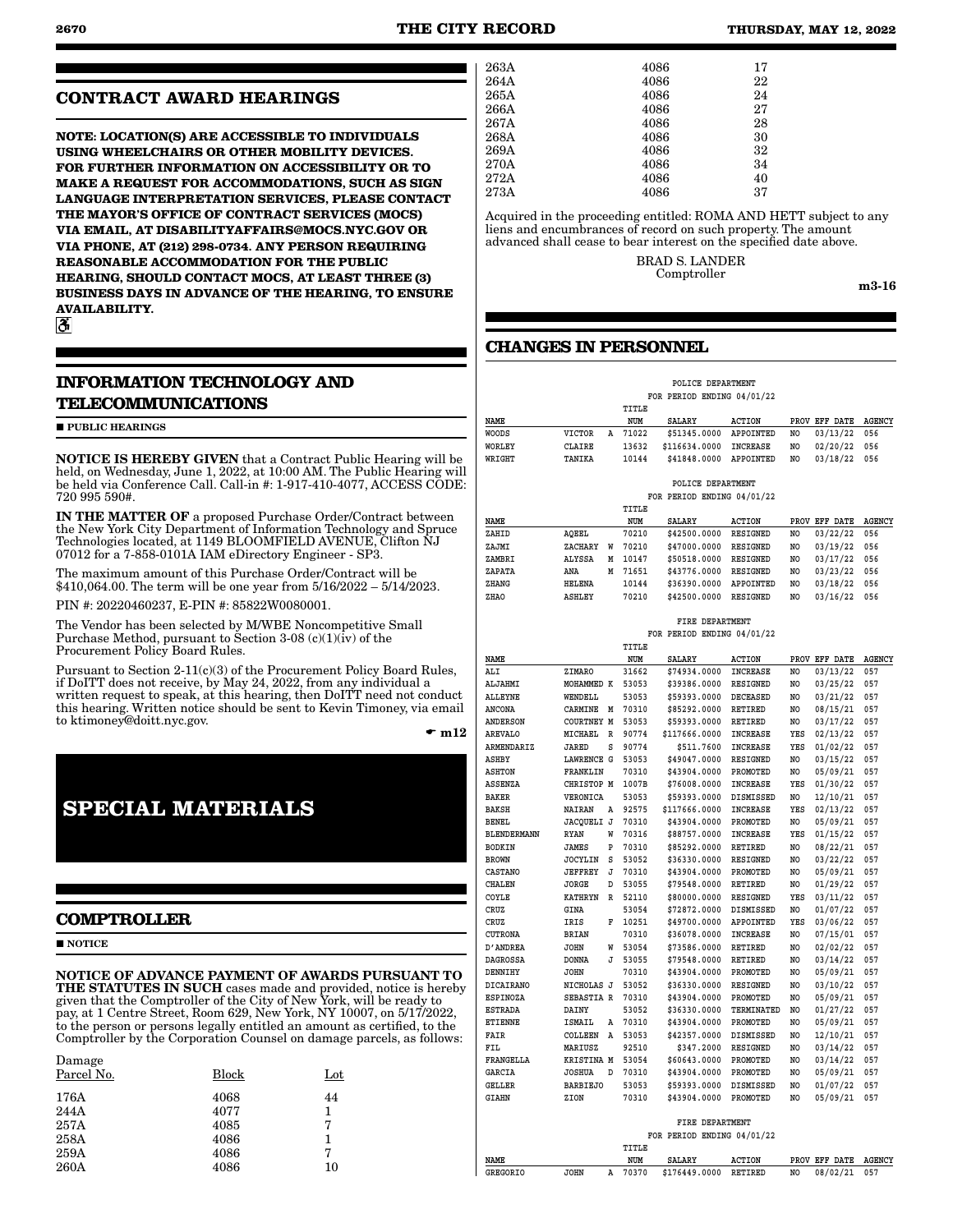### **THURSDAY, MAY 12, 2022 <b>THE CITY RECORD 26**

| ۰.<br>$\sim$<br>۰, |  |
|--------------------|--|
|--------------------|--|

| <b>HANNA</b>                        | JAIOUAN E 70310                  |        |                | \$43904.0000                 | RESIGNED                          | NO                    | 02/25/22             | 057           | <b>VIRGO</b>                        | <b>BRINICA</b>                    | 52366            | \$60327.0000                                              | RESIGNED                         | NO                    | 03/04/22                  | 067                  |
|-------------------------------------|----------------------------------|--------|----------------|------------------------------|-----------------------------------|-----------------------|----------------------|---------------|-------------------------------------|-----------------------------------|------------------|-----------------------------------------------------------|----------------------------------|-----------------------|---------------------------|----------------------|
| <b>HERNANDEZ</b><br><b>JONES</b>    | <b>RONY</b><br><b>KEVIN</b>      | к      | 92510<br>10050 | \$298.2400<br>\$159517.0000  | APPOINTED<br><b>RETIRED</b>       | YES<br>NO             | 03/20/22<br>12/11/20 | 057<br>057    | VITKEVICH<br>WELLS                  | LAINE<br>W<br><b>CHANTEL</b><br>s | 30086<br>56058   | \$71757.0000<br>\$62215.0000                              | RESIGNED<br>RESIGNED             | YES<br>YES            | 03/13/22<br>01/19/22      | 067<br>067           |
| <b>JONES JR</b>                     | EARL                             |        | 70310          | \$43904.0000                 | PROMOTED                          | NO.                   | 05/09/21             | 057           | ZVI                                 | LIOR<br>М                         | 12626            | \$58742.0000                                              | <b>INCREASE</b>                  | NO                    | 12/17/17                  | 067                  |
| LAMAR                               | DAVID                            | J      | 70310          | \$85292.0000                 | <b>RETIRED</b>                    | NO.                   | 08/02/21             | 057           |                                     |                                   |                  |                                                           |                                  |                       |                           |                      |
| <b>LEAVY</b><br>LENNEY              | NICHOLAS<br>CHRISTOP G           |        | 53053<br>70310 | \$39386.0000<br>\$85292.0000 | <b>RESIGNED</b><br><b>RETIRED</b> | NO<br>NO.             | 03/16/22<br>08/24/21 | 057<br>057    |                                     |                                   |                  | HRA/DEPT OF SOCIAL SERVICES<br>FOR PERIOD ENDING 04/01/22 |                                  |                       |                           |                      |
| LESCE                               | ANDREW                           | с      | 70310          | \$43904.0000                 | PROMOTED                          | NO                    | 05/09/21             | 057           |                                     |                                   | TITLE            |                                                           |                                  |                       |                           |                      |
| LODISPOTO                           | JAMES                            | G      | 70310          | \$85292.0000                 | RETIRED                           | NO                    | 08/13/21             | 057           | NAME                                |                                   | NUM              | <b>SALARY</b>                                             | <b>ACTION</b>                    |                       | PROV EFF DATE             | <b>AGENCY</b>        |
| MALONEY<br>MANGAL                   | THOMAS<br><b>KAREN</b>           | D<br>к | 70310<br>53055 | \$85292.0000<br>\$79548.0000 | <b>RETIRED</b><br><b>RETIRED</b>  | NO.<br>NO             | 08/05/21<br>03/17/22 | 057<br>057    | <b>ADAMES DURAN</b><br>ADESHUKO     | PERLA<br>м<br><b>REUBEN</b><br>Α  | 30086<br>52311   | \$62397.0000<br>\$59148.0000                              | APPOINTED<br><b>RETIRED</b>      | YES<br>NO             | 03/20/22<br>03/25/22      | 069<br>069           |
| MARCANO                             | DANIEL                           | с      | 70310          | \$43904.0000                 | PROMOTED                          | NO.                   | 05/09/21             | 057           | <b>AGNESE</b>                       | KEVIN<br>R                        | 56058            | \$67367.0000                                              | RESIGNED                         | YES                   | 03/18/22                  | 069                  |
| MARTIR                              | DAVID                            | L      | 70310          | \$43904.0000                 | PROMOTED                          | NO                    | 05/09/21             | 057           | AHMMED                              | SHAMSU<br>U                       | 52314            | \$42389.0000                                              | APPOINTED                        | YES                   | 03/20/22                  | 069                  |
| MCCOY III<br>MEHU                   | <b>ERNEST</b><br><b>DEREK</b>    | L<br>L | 70310<br>70310 | \$85292.0000<br>\$43904.0000 | RETIRED<br>PROMOTED               | NO<br>N <sub>O</sub>  | 08/31/21<br>05/09/21 | 057<br>057    | <b>ALEXANDER</b><br><b>ANDRADES</b> | LEMREY<br>с<br>JAMIL              | 92005<br>52314   | \$375.0600<br>\$42389.0000                                | RETIRED<br>APPOINTED             | YES<br>YES            | 03/25/22<br>03/20/22      | 069<br>069           |
| MENA                                | DAVID                            |        | 53053          | \$56534.0000                 | DISMISSED                         | NO.                   | 12/10/21             | 057           | ATTIKESSE                           | К<br><b>MENSAH</b>                | 52312            | \$69420.0000                                              | RETIRED                          | NO.                   | 03/16/22                  | 069                  |
| MEYRAN                              | DENNIS                           | J      | 53052          | \$36330.0000                 | RESIGNED                          | NO.                   | 01/25/22             | 057           | AWORH                               | К<br>PETER                        | 31118            | \$76556.0000                                              | RETIRED                          | NO                    | 03/25/22                  | 069                  |
| MONDEZIE<br>NESBITT                 | <b>ELIAS</b><br>LISA             | т      | 53052<br>53053 | \$36330.0000<br>\$59393.0000 | TERMINATED<br>DISMISSED           | NO.<br>NO             | 01/27/22<br>01/07/22 | 057<br>057    | BAL<br>BALSAM                       | SONMATIE N<br>RICHARD             | 12158<br>30087   | \$71872.0000<br>\$95632.0000                              | <b>RETIRED</b><br>RETIRED        | N <sub>O</sub><br>YES | 03/26/22<br>03/24/22      | 069<br>069           |
| <b>NIEVES</b>                       | HENRY                            | J      | 70310          | \$43904.0000                 | PROMOTED                          | NO.                   | 05/09/21             | 057           | <b>BANKS</b>                        | <b>ALLENE</b><br>Ŀ                | 56058            | \$62275.0000                                              | <b>RETIRED</b>                   | YES                   | 03/19/22                  | 069                  |
| <b>OCANA</b>                        | <b>JOANNA</b>                    | J      | 53053          | \$49047.0000                 | RESIGNED                          | NO                    | 03/12/22             | 057           | <b>BANKS</b>                        | <b>ALLENE</b><br>L                | 52304            | \$40224.0000                                              | <b>RETIRED</b>                   | NO                    | 03/19/22                  | 069                  |
| ORTIZ                               | MARIBEL                          |        | 53053          | \$49047.0000                 | RESIGNED                          | NO.                   | 03/23/22             | 057           | <b>BATISTA</b>                      | CARMEN<br>L                       | 52314            | \$48747.0000                                              | <b>RESIGNED</b>                  | NO                    | 03/20/22                  | 069                  |
| PATEL<br>PATRIZIO                   | <b>BRIJESH</b><br>RICHARD        | J<br>J | 34205<br>70360 | \$65640.0000<br>\$54048.0000 | APPOINTED<br><b>DECREASE</b>      | YES<br>NO             | 10/24/21<br>02/18/17 | 057<br>057    | <b>BEST</b><br><b>BETHEA</b>        | DEBBIE<br>A<br><b>JANEEN</b><br>N | 52313<br>52314   | \$76432.0000<br>\$42389.0000                              | <b>RETIRED</b><br>APPOINTED      | NO.<br>YES            | 03/25/22<br>03/20/22      | 069<br>069           |
| PETROCELLI JR                       | ALBERT                           | P      | 70370          | \$176449.0000                | <b>RETIRED</b>                    | NO.                   | 08/01/21             | 057           | <b>BLAIR</b>                        | <b>ASSANE</b><br>s                | 10104            | \$43410.0000                                              | RESIGNED                         | NO                    | 12/02/21                  | 069                  |
| PHILLIP                             | TERRANCE                         |        | 91762          | \$426.2400                   | <b>RETIRED</b>                    | YES                   | 03/26/22             | 057           | <b>BOLA AKINWANDE</b>               | FUNMILAY S                        | 52316            | \$59649.0000                                              | RESIGNED                         | NO                    | 03/13/22                  | 069                  |
| PIERRE LOUIS<br><b>ROBINSON</b>     | <b>RICHECAR</b><br><b>DARREN</b> | J      | 53052<br>92071 | \$36330.0000<br>\$397.6000   | TERMINATED<br><b>INCREASE</b>     | NO<br>YES             | 01/27/22<br>02/13/22 | 057<br>057    | BOLARINWA<br><b>BROOKS-HARRIS</b>   | ABIOLA<br>A<br>NATHASHA A         | 31113<br>10124   | \$47837.0000<br>\$54531.0000                              | RETIRED<br>RETIRED               | NO<br>N <sub>O</sub>  | 03/24/22<br>03/17/22      | 069<br>069           |
| <b>SEWELL</b>                       | KEVIN                            | N      | 70310          | \$43904.0000                 | PROMOTED                          | NO                    | 05/09/21             | 057           | <b>BROWN</b>                        | CHINNSIA E                        | 52314            | \$42389.0000                                              | APPOINTED                        | YES                   | 03/20/22                  | 069                  |
| <b>STUART</b>                       | AARON                            | N      | 70310          | \$43904.0000                 | PROMOTED                          | NO.                   | 05/09/21             | 057           | CASE                                | TIRZA                             | 10124            | \$54880.0000                                              | DISMISSED                        | NO                    | 03/24/22                  | 069                  |
| <b>THOMPSON</b>                     | <b>KAVON</b>                     | C      | 70310          | \$43904.0000                 | PROMOTED                          | NO                    | 05/09/21             | 057           | CASTRO                              | DORIS                             | 52314            | \$49012.0000                                              | <b>RETIRED</b>                   | NO                    | 03/16/22                  | 069                  |
| TOBIA<br>TRIUNFEL                   | MORCOS<br><b>ALEXANDE</b>        |        | 12626<br>70310 | \$61866.0000<br>\$43904.0000 | RESIGNED<br>PROMOTED              | NO<br>NO.             | 03/16/22<br>05/09/21 | 057<br>057    | CHERIAN<br><b>CHOWDHURY</b>         | DILEEP<br><b>DWAIPAYA</b>         | 10104<br>52314   | \$43410.0000<br>\$42389.0000                              | RESIGNED<br>APPOINTED            | NO<br>YES             | 02/20/22<br>03/20/22      | 069<br>069           |
| TURNER                              | <b>COURTNEY S</b>                |        | 53053          | \$56534.0000                 | DISMISSED                         | NO                    | 01/07/22             | 057           | CLARK                               | TODD<br>с                         | 52304            | \$47705.0000                                              | <b>RETIRED</b>                   | NO.                   | 03/19/22                  | 069                  |
| ULLOA                               | MATHEW                           | J      | 53052          | \$36330.0000                 | TERMINATED                        | NO                    | 01/27/22             | 057           | COHEN                               | <b>STACEY</b><br>D                | 1002A            | \$105386.0000                                             | RETIRED                          | NO                    | 03/15/22                  | 069                  |
| VALDINA                             | DANIEL                           | J      | 70310          | \$43904.0000                 | PROMOTED                          | NO.                   | 05/09/21             | 057           | COLLINS                             | VANESSA<br>Y                      | 52314            | \$48747.0000                                              | <b>DISMISSED</b>                 | N <sub>O</sub>        | 03/07/22                  | 069                  |
| <b>WATSON</b><br>WILLIAMS           | CHANIQUA L<br>LANE               |        | 71010<br>70310 | \$41254.0000<br>\$43904.0000 | APPOINTED<br>PROMOTED             | NO.<br>N <sub>O</sub> | 02/22/22<br>05/09/21 | 057<br>057    | CRUZ<br>DANIEL                      | PATRICIA<br><b>RHEA</b><br>М      | 10251<br>10251   | \$41997.0000<br>\$42242.0000                              | RETIRED<br><b>RETIRED</b>        | NO<br>N <sub>O</sub>  | 03/23/22<br>03/04/22      | 069<br>069           |
|                                     |                                  |        |                |                              |                                   |                       |                      |               | DERRICK                             | APRIL<br>M                        | 52314            | \$48747.0000                                              | APPOINTED                        | NO.                   | 03/20/22                  | 069                  |
|                                     |                                  |        |                | ADMIN FOR CHILDREN'S SVCS    |                                   |                       |                      |               | DESHOMMES                           | MARGARET                          | 95683            | \$135695.0000                                             | APPOINTED                        | YES                   | 03/20/22                  | 069                  |
|                                     |                                  |        |                | FOR PERIOD ENDING 04/01/22   |                                   |                       |                      |               | DRUMMOND                            | TREVINE<br>G<br>s                 | 10104            | \$43410.0000                                              | <b>RESIGNED</b>                  | N <sub>O</sub>        | 03/10/22<br>03/20/22      | 069                  |
| NAME                                |                                  |        | TITLE<br>NUM   | <b>SALARY</b>                | <b>ACTION</b>                     |                       | PROV EFF DATE        | <b>AGENCY</b> | <b>EDWARDS</b><br>FASANYA           | IESHA<br>DEOLA                    | 56058<br>10124   | \$29.6114<br>\$61066.0000                                 | RESIGNED<br><b>RETIRED</b>       | YES<br>NO             | 03/19/22                  | 069<br>069           |
| ALLEN                               | <b>ASHLEY</b>                    |        | 52366          | \$60327.0000                 | RESIGNED                          | NO.                   | 03/18/22             | 067           | FERNANDEZ                           | MARGIE                            | 52314            | \$42389.0000                                              | APPOINTED                        | YES                   | 03/20/22                  | 069                  |
|                                     |                                  |        |                |                              |                                   |                       |                      |               |                                     |                                   |                  |                                                           |                                  |                       |                           |                      |
| <b>ALMONTE</b>                      | CINTIA                           | M      | 52366          | \$60327.0000                 | <b>RESIGNED</b>                   | NO                    | 03/13/22             | 067           | GEORGE                              | ALEJANDR B                        | 10104            | \$38956.0000                                              | RESIGNED                         | NO                    | 03/13/22                  | 069                  |
| <b>ANDREW</b>                       | <b>JERMIAH</b>                   |        | 13621          | \$58918.0000                 | APPOINTED                         | NO.                   | 02/13/22             | 067           | <b>GETHERS</b>                      | ANGELA<br>S                       | 52314            | \$42389.0000                                              | APPOINTED                        | YES                   | 03/20/22                  | 069                  |
| <b>BOWEN</b><br>CARTER              | <b>ISAAC</b><br>SHAKEEMA M       |        | 52287<br>52366 | \$45759.0000<br>\$50757.0000 | RESIGNED<br>RESIGNED              | NO<br>NO.             | 01/26/22<br>03/13/22 | 067<br>067    | <b>GITELMAN</b><br>GOMEZ-LOPEZ      | <b>ROBERT</b><br>Е<br>ADALGISA    | 52314<br>52316   | \$42389.0000<br>\$59799.0000                              | APPOINTED<br><b>RETIRED</b>      | YES<br>NO             | 03/20/22<br>03/23/22      | 069<br>069           |
| CIPRIANO                            | <b>CHARLES</b>                   | F      | 52368          | \$85769.0000                 | RESIGNED                          | YES                   | 03/13/22             | 067           | HAMILTON JR JR                      | DALE<br>S                         | 56057            | \$31.0400                                                 | RESIGNED                         | YES                   | 03/10/22                  | 069                  |
| <b>CLARKE</b>                       | SANFORD                          | М      | 52367          | \$86384.0000                 | RETIRED                           | NO                    | 10/02/21             | 067           | <b>HERNANDEZ</b>                    | CHRISTIN                          | 56056            | \$37427.0000                                              | RESIGNED                         | YES                   | 02/18/22                  | 069                  |
| DANIN                               | WENDY                            | т      | 52366          | \$50757.0000                 | RESIGNED                          | NO.                   | 03/20/22             | 067           | HUDSON<br>HUNT                      | <b>ATTISHA</b><br>I               | 56056<br>10251   | \$37427.0000                                              | RESIGNED<br>RETIRED              | YES                   | 03/09/22                  | 069                  |
| DAVIS<br><b>DOUGLAS</b>             | JANIQUA<br><b>JUSTIN</b>         | S<br>s | 52366<br>52287 | \$50757.0000<br>\$52877.0000 | RESIGNED<br>RESIGNED              | NO<br>YES             | 03/09/22<br>03/18/22 | 067<br>067    | JAIYESIMI                           | DENISE<br><b>ESTHER</b><br>A      | 31113            | \$42242.0000<br>\$47705.0000                              | <b>DISMISSED</b>                 | NO<br>NO              | 03/19/22<br>02/14/22      | 069<br>069           |
| <b>FERGUSON</b>                     | CHRISTIA                         |        | 52366          | \$60327.0000                 | RESIGNED                          | N <sub>O</sub>        | 03/20/22             | 067           | <b>JAMES-VASSEL</b>                 | KAYE<br>в                         | 52304            | \$47826.0000                                              | <b>RETIRED</b>                   | NO                    | 03/23/22                  | 069                  |
| <b>GALLOGLY</b>                     | <b>SHANA</b>                     | Е      | 52366          | \$60327.0000                 | RESIGNED                          | NO.                   | 03/18/22             | 067           | <b>JOHNSON</b>                      | <b>CHARIEZ</b>                    | 52304            | \$41483.0000                                              | APPOINTED                        | NO.                   | 03/13/22                  | 069                  |
| GALLOWAY<br><b>GIBSON</b>           | <b>ROBIN</b><br>THANDI           | L<br>M | 52367<br>52366 | \$86138.0000<br>\$50757.0000 | RESIGNED<br>RESIGNED              | NO<br>NO              | 03/23/22<br>03/20/22 | 067<br>067    | JONES<br><b>JORDAN</b>              | FRANKLIN D<br>LAVENIA D           | 10104<br>10124   | \$43960.0000<br>\$54880.0000                              | RETIRED<br>RETIRED               | NO<br>NO              | 03/08/22<br>02/26/22      | 069<br>069           |
| GORDON                              | AMRIA                            |        | 52366          | \$50757.0000                 | APPOINTED                         | NO                    | 02/27/22             | 067           | <b>KESAVAN</b>                      | <b>GANESH</b><br>s                | 95710            | \$115000.0000                                             | RESIGNED                         | YES                   | 02/26/22                  | 069                  |
| GRANT                               | DANIELLE R                       |        | 30086          | \$71757.0000                 | APPOINTED                         | YES                   | 03/20/22             | 067           | LAHAGE                              | DANIEL                            | 1002A            | \$84451.0000                                              | RESIGNED                         | NO                    | 03/15/22                  | 069                  |
| <b>HANSON</b>                       | SYLVIA                           |        | 95600          | \$107427.0000                | RESIGNED                          | YES                   | 03/20/22             | 067           | LAM                                 | HONG MAN                          | 06784            | \$61010.0000                                              | APPOINTED                        | YES                   | 03/13/22                  | 069                  |
| <b>HIDALGO</b><br><b>JAIPERSAUD</b> | <b>RAYMOND</b><br><b>DION</b>    | N      | 56058<br>52366 | \$64419.0000<br>\$50757.0000 | <b>INCREASE</b><br>RESIGNED       | YES<br>NO             | 02/06/22<br>03/13/22 | 067<br>067    |                                     |                                   |                  | HRA/DEPT OF SOCIAL SERVICES                               |                                  |                       |                           |                      |
| <b>JURKIEWICZ</b>                   | DANIELLE E                       |        | 52367          | \$86096.0000                 | PROMOTED                          | NO                    | 01/02/22             | 067           |                                     |                                   |                  | FOR PERIOD ENDING 04/01/22                                |                                  |                       |                           |                      |
| KEMP                                | BRITTANY A                       |        | 52366          | \$55125.0000                 | <b>INCREASE</b>                   | NO                    | 02/23/22             | 067           |                                     |                                   | TITLE            |                                                           |                                  |                       |                           |                      |
| LOUIS<br>LOWE                       | SOLENDO M<br>ROCHELLE A          |        | 52287<br>52369 | \$45759.0000<br>\$58782.0000 | RESIGNED<br>RESIGNED              | YES<br>NO             | 03/08/22<br>03/19/22 | 067<br>067    | NAME<br>LAMBERT                     | <b>ALLISON</b><br>G               | NUM<br>95005     | SALARY<br>\$209106.0000                                   | <b>ACTION</b><br><b>INCREASE</b> | YES                   | PROV EFF DATE<br>02/27/22 | <b>AGENCY</b><br>069 |
| LUBOFF                              | HEATHER E                        |        | 52408          | \$83981.0000                 | RESIGNED                          | NO                    | 03/20/22             | 067           | LI                                  | <b>HUAN RON</b>                   | 10124            | \$31828.0000                                              | DECREASE                         | NO                    | 11/04/18                  | 069                  |
| MAJIYAGBE                           | OLANSHIL K                       |        | 5245A          | \$42731.0000                 | APPOINTED                         | NO                    | 03/13/22             | 067           | <b>LIM-LEUNG</b>                    | JUDY<br>М                         | 13632            | \$98261.0000                                              | <b>RETIRED</b>                   | NO                    | 03/26/22                  | 069                  |
| MALDONADO                           | MADELINE                         |        | 56058          | \$82738.0000                 | RESIGNED                          | YES                   | 03/20/22             | 067           | MASON                               | CONNIE<br>Μ                       | 52316            | \$59673.0000                                              | RETIRED                          | NO.                   | 03/02/22                  | 069                  |
| MALDONADO<br>MARCHINI               | MADELINE<br>LAURA                | Α      | 10124<br>30087 | \$50763.0000<br>\$95632.0000 | RESIGNED<br>RESIGNED              | NO<br>YES             | 03/20/22<br>03/20/22 | 067<br>067    | MC MICHAEL JR.<br>MCCLAIN-HARRIS    | NORMAN<br>в<br>DEBRA<br>D         | 10124<br>52304   | \$54657.0000<br>\$50608.0000                              | RETIRED<br>RETIRED               | NO.<br>NO             | 03/17/22<br>03/23/22      | 069<br>069           |
| MC CARTHY                           | MATTHEW                          | S      | 30086          | \$71757.0000                 | APPOINTED                         | YES                   | 03/20/22             | 067           | MOHSIN                              | MD                                | 52314            | \$42389.0000                                              | APPOINTED                        | YES                   | 03/20/22                  | 069                  |
| MCPHERSON                           | KEIRON                           | L      | 70810          | \$34834.0000                 | RESIGNED                          | NO                    | 03/17/22             | 067           | MOLINA                              | RHIANNON                          | 10104            | \$37748.0000                                              | APPOINTED                        | NO.                   | 03/13/22                  | 069                  |
| MILLER<br>MOORE                     | LORI<br>ZAKIYYAH M               | Α      | 52366<br>52287 | \$60327.0000<br>\$55928.0000 | RESIGNED<br>RESIGNED              | NO<br>NO              | 03/13/22<br>03/13/22 | 067<br>067    | <b>NATANZON</b><br>OGUN             | <b>ROBERT</b><br>ROSELINE         | 1002A<br>52304   | \$84451.0000<br>\$47974.0000                              | RETIRED<br>RETIRED               | NO.<br>NO.            | 03/17/22<br>03/19/22      | 069<br>069           |
| NACOVSKY                            | DOMONIQU A                       |        | 52366          | \$50757.0000                 | RESIGNED                          | NO                    | 03/06/22             | 067           | OGUNWOMOJU                          | TAIWO<br>Α                        | 52304            | \$47995.0000                                              | RETIRED                          | NO                    | 03/25/22                  | 069                  |
| PERNIER                             | MELISSA A                        |        | 52416          | \$66442.0000                 | APPOINTED                         | NO                    | 03/13/22             | 067           | OROK-EKPE                           | <b>EKPOAWAN E</b>                 | 52312            | \$69261.0000                                              | RETIRED                          | NO.                   | 03/25/22                  | 069                  |
| PERROTTA                            | JACQUELI E                       |        | 52366          | \$50757.0000                 | RESIGNED                          | NO                    | 03/13/22             | 067           | <b>PATTERSON</b>                    | VANESSA                           | 10104            | \$43960.0000                                              | RETIRED                          | NO                    | 03/23/22                  | 069                  |
| PERSAUD<br>POLLAND                  | <b>KRISHNA</b><br>MARIA          | Α      | 13621<br>52366 | \$58918.0000<br>\$60327.0000 | APPOINTED<br>RESIGNED             | NO<br>NO              | 02/13/22<br>03/20/22 | 067<br>067    | PAUL<br>PENA-DEVEAUX                | EVE<br>L<br>JOB                   | 52633<br>52314   | \$83981.0000<br>\$42389.0000                              | <b>INCREASE</b><br>APPOINTED     | YES<br>YES            | 02/20/22<br>03/20/22      | 069<br>069           |
| <b>REINOSO</b>                      | SULLY                            | s      | 52366          | \$60327.0000                 | RESIGNED                          | NO.                   | 03/20/22             | 067           | POON                                | JIE<br>Υ                          | 10104            | \$43410.0000                                              | RESIGNED                         | NO                    | 03/20/22                  | 069                  |
| RIDDLE                              | SAFIYAH                          | к      | 56058          | \$75000.0000                 | RESIGNED                          | YES                   | 03/06/22             | 067           | PORTNOY                             | DMITRIY                           | 52314            | \$42389.0000                                              | APPOINTED                        | YES                   | 03/20/22                  | 069                  |
| SALVADOR JR<br><b>SHEEKO</b>        | <b>EFREN</b>                     | v<br>0 | 12626<br>52366 | \$61866.0000<br>\$60327.0000 | APPOINTED<br>RESIGNED             | NO<br>NO              | 02/27/22             | 067<br>067    | RATFORD<br>REZAJ                    | BARBARA<br>A<br>NIKOLETA          | 31113<br>56057   | \$59133.0000<br>\$47634.0000                              | RETIRED<br>APPOINTED             | NO<br>YES             | 03/18/22                  | 069<br>069           |
| SMITH                               | HANEEF<br>CUREW                  | D      | 52366          | \$60327.0000                 | RESIGNED                          | NO                    | 03/11/22<br>02/27/22 | 067           | RICHARDSON                          | JUDITH                            | 10251            | \$41970.0000                                              | RETIRED                          | NO                    | 03/20/22<br>03/17/22      | 069                  |
| SMITH                               | LUKE                             | D      | 52287          | \$45759.0000                 | RESIGNED                          | YES                   | 03/21/22             | 067           | RIVERA-PEREZ                        | ALEXIS<br>Α                       | 56057            | \$47634.0000                                              | APPOINTED                        | YES                   | 03/20/22                  | 069                  |
| SMITH                               | NICOLE                           | J      | 5245A          | \$42731.0000                 | APPOINTED                         | NO                    | 03/13/22             | 067           | <b>SANDERS</b>                      | c<br><b>EVELYN</b>                | 52313            | \$79058.0000                                              | RETIRED                          | NO.                   | 03/01/22                  | 069                  |
| TEMPLE<br>VINAS                     | <b>ASHLEE</b><br>DOMINIC         |        | 52416<br>52287 | \$76408.0000<br>\$45759.0000 | APPOINTED<br>RESIGNED             | NO<br>YES             | 02/27/22<br>03/13/22 | 067<br>067    | SIFUNA<br>SIMON                     | ELECTINE N<br>ANDREA              | 52304<br>R 13632 | \$47705.0000<br>\$94637.0000                              | RESIGNED<br>RETIRED              | NO<br>NO              | 03/14/22<br>03/22/22 069  | 069                  |